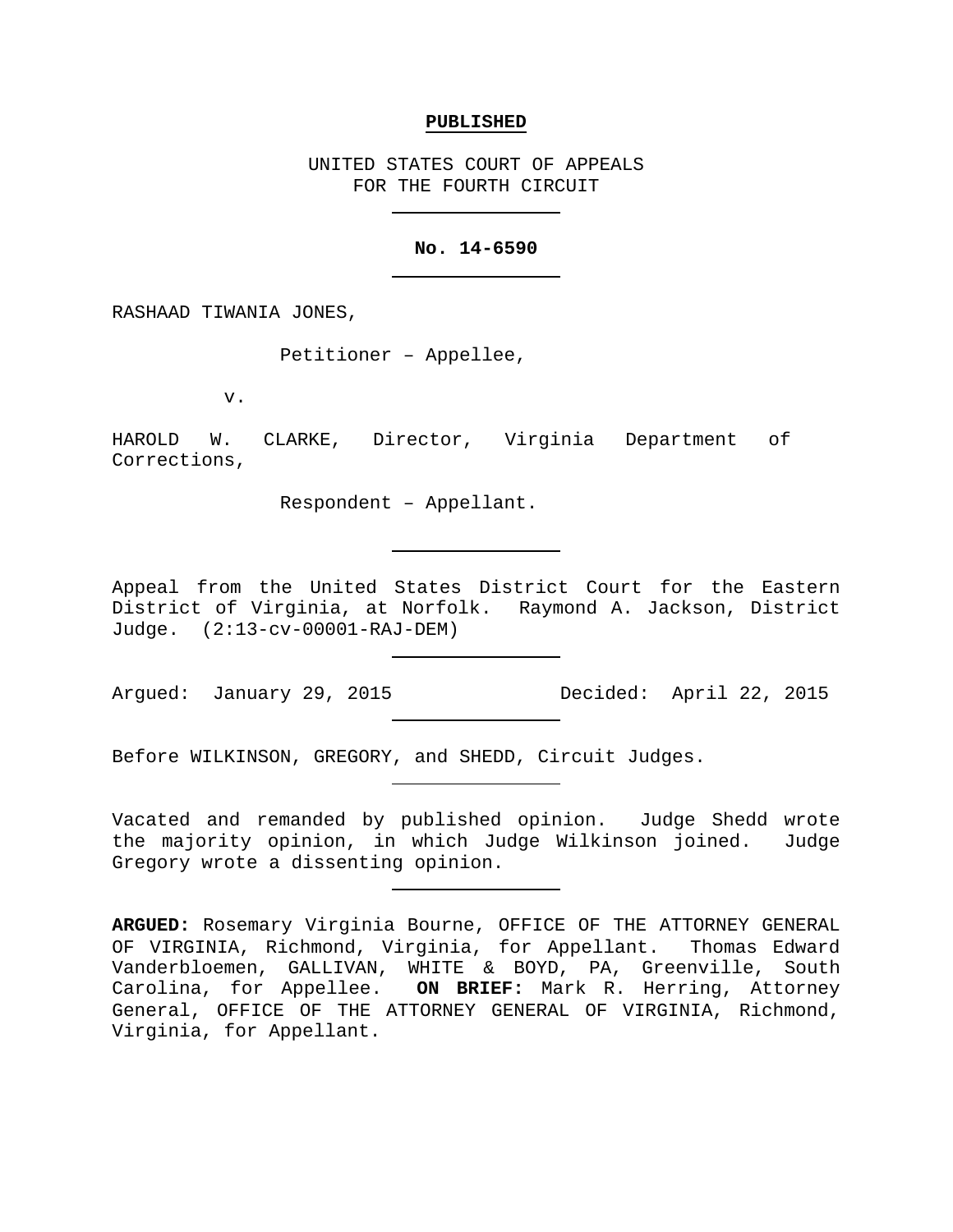SHEDD, Circuit Judge:

Harold W. Clarke, Director of the Virginia Department of Corrections, appeals the federal habeas corpus order vacating Rashaad Tiwania Jones' state-court convictions and sentence. See Jones v. Clarke, 7 F.Supp.3d 626 (E.D.Va. 2014). For the following reasons, we vacate that portion of the order granting habeas relief and remand for dismissal of the petition.<sup>[1](#page-1-0)</sup>

I

Jones waived his jury trial right, and a Virginia state judge convicted him on charges of grand larceny and breaking and entering. Both charges arose from the theft of a television from the home of Jereme Joseph. During trial, the Commonwealth presented two witnesses, Joseph and police investigator Karen Shuler. Jones did not testify or present evidence. The incriminating evidence against Jones was (and is) essentially unchallenged.

Joseph testified that in January 2010, while he was temporarily relocated from his Williamsburg, Virginia, house because it had flooded, someone broke a window in the back of the house and stole a television and other items from the bedroom. Approximately one month earlier, Jones had visited

<span id="page-1-0"></span> $1$  The district court denied relief on several claims, but Jones did not appeal, and those claims are not before us.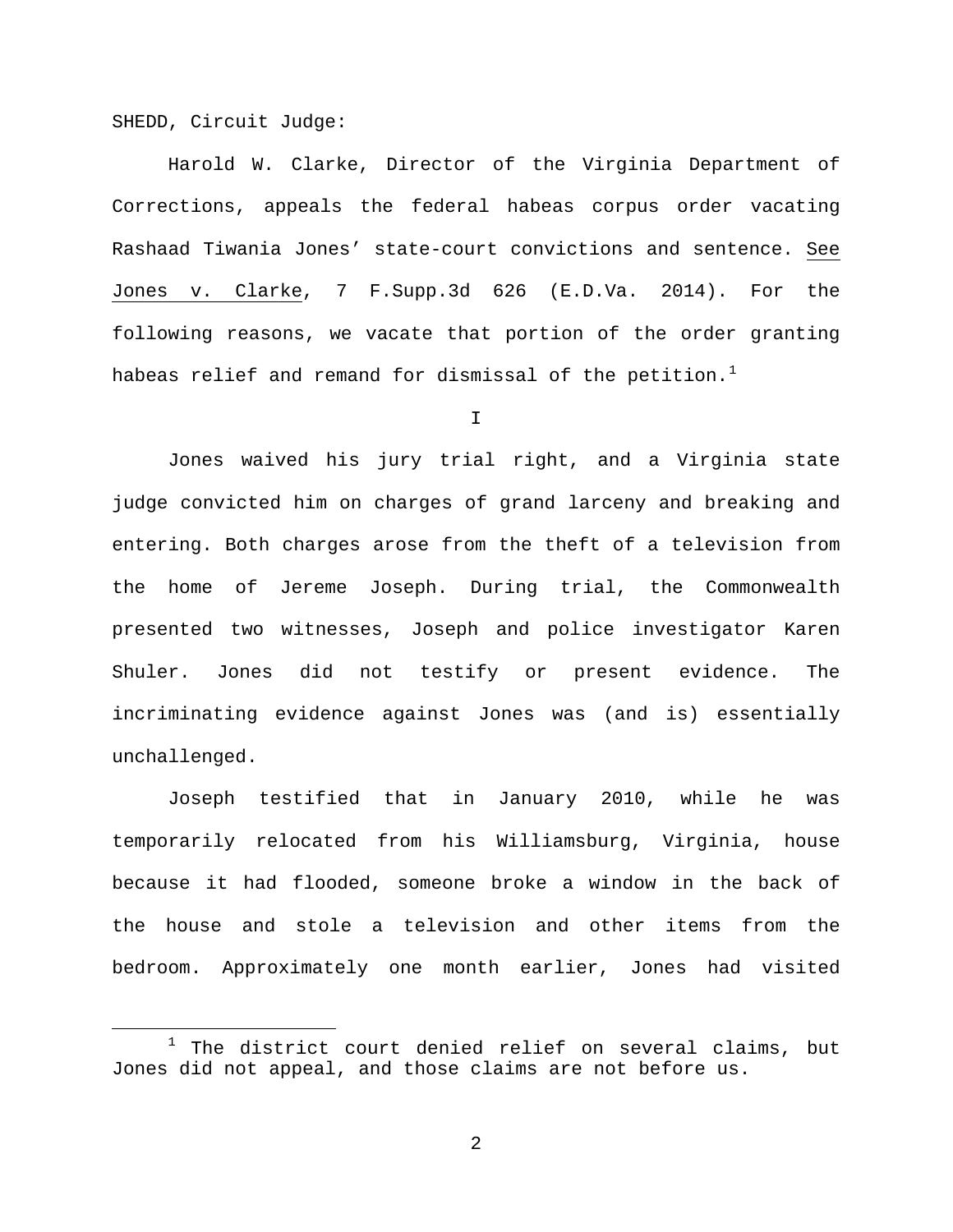Joseph's house with a mutual friend. During that visit, Jones entered through the front door and remained in the family room.

After the theft occurred and Jones had been arrested, Jones called Joseph on the telephone. In response, Joseph visited Jones at jail and told him that his house had been broken into and the police knew he committed the crimes "because they had his fingerprints." J.A. 29. Joseph asked Jones why he did it, and Jones responded that "he made a mistake or whatever and that's what happened." J.A. 22; see also J.A. 29 (Jones "just said it happened basically like that").

Investigator Shuler testified that she investigated the break-in at Joseph's house. She determined that the thief entered the house through the broken window, and she lifted several fingerprints from the window area. During her testimony, the Commonwealth introduced into evidence a fingerprint analysis certificate that indicated one of the fingerprints belonged to Jones. Investigator Shuler did not analyze the fingerprint or prepare the certificate, but Jones' trial counsel did not object to the admission of the certificate or her testimony.

In her closing argument, Jones' trial counsel argued that the case was "highly circumstantial" and that the fingerprint was the only item that connected Jones to the crime. J.A. 42. The trial judge acknowledged that the fingerprint evidence, without more, was insufficient to convict Jones. However, the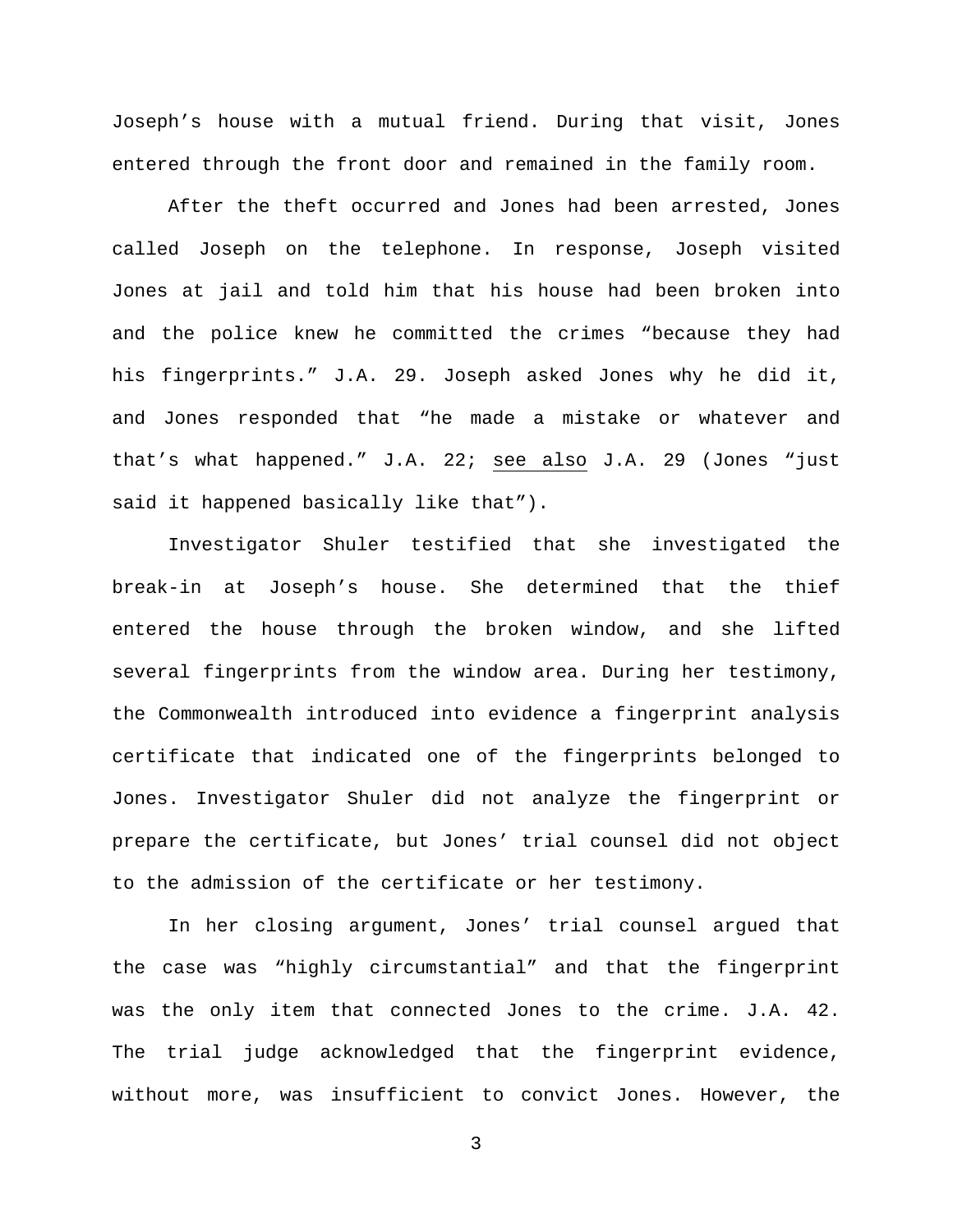judge explained that Jones' statement to Joseph that he made a mistake "is an admission of guilt that he admits that he was there, that he was involved in it." J.A. 43-44. Continuing, the judge stated that he suspected that other people may have also been involved in the crimes, but Jones "was certainly there and a participant." J.A. 44. The judge then noted that "when you take the fingerprint and combine it with the recent visit and you combine it with the statement," the evidence is sufficient to find Jones guilty beyond a reasonable doubt of breaking and entering and grand larceny. J.A. 44. Jones' counsel responded by arguing that Jones' "mistake" comment "could mean a number of things," J.A. 44, but the judge rejected her interpretation, stating: "my interpretation is the fact was he acknowledged that it was a mistake, that he participated in this. That's . . . a finding of fact. . . ." J.A. 44-45.

The trial judge sentenced Jones to two consecutive 15-year imprisonment terms but suspended 20 years, resulting in a 10 year sentence. The Virginia appellate courts denied Jones' direct appeal, and the state supreme court denied his state habeas petition.

Pursuant to 28 U.S.C. § 2254, Jones then filed this federal habeas petition. Pertinent to this appeal, the district court granted habeas relief on one claim. Specifically, the court concluded that the Supreme Court of Virginia unreasonably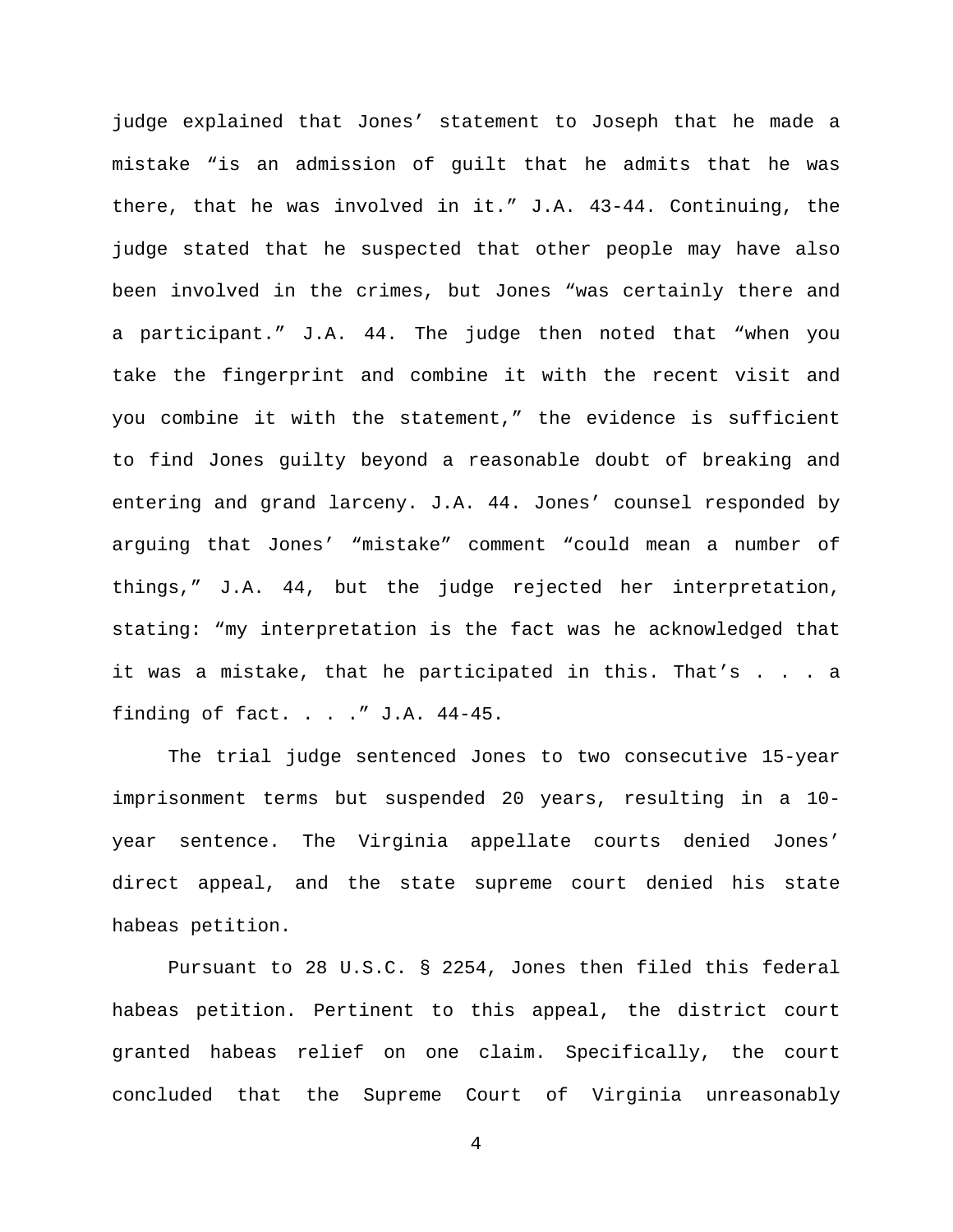applied Strickland v. Washington, 466 U.S. 668 (1984), in rejecting Jones' ineffective assistance of counsel claim. Generally speaking, the court determined that trial counsel's failure to object to the admission of the fingerprint evidence constituted deficient performance that prejudiced Jones. See generally Melendez-Diaz v. Massachusetts, 557 U.S. 305 (2009) (explaining Sixth Amendment confrontation right regarding laboratory analyst).<sup>[2](#page-4-0)</sup> Accordingly, the court vacated Jones' convictions and sentence. We review the order granting habeas relief de novo. Richardson v. Branker, 668 F.3d 128, 138 (4th Cir. 2012).

### II

"The essence of an ineffective-assistance claim is that counsel's unprofessional errors so upset the adversarial balance between defense and prosecution that the trial was rendered unfair and the verdict rendered suspect." Kimmelman v. Morrison, 477 U.S. 365, 374 (1986). In Strickland, 466 U.S. at 687, the Court identified two necessary components of an ineffective assistance claim: "First, the defendant must show that counsel's

<span id="page-4-0"></span> <sup>2</sup> Jones alleged several trial counsel errors in his ineffective assistance claim, but the district court focused on counsel's failure to object to the admission of the fingerprint evidence. See Jones, 7 F.Supp.3d at 632 ("It is therefore apparent to the Court that counsel's decision not to object was deficient performance under the first prong of Strickland.").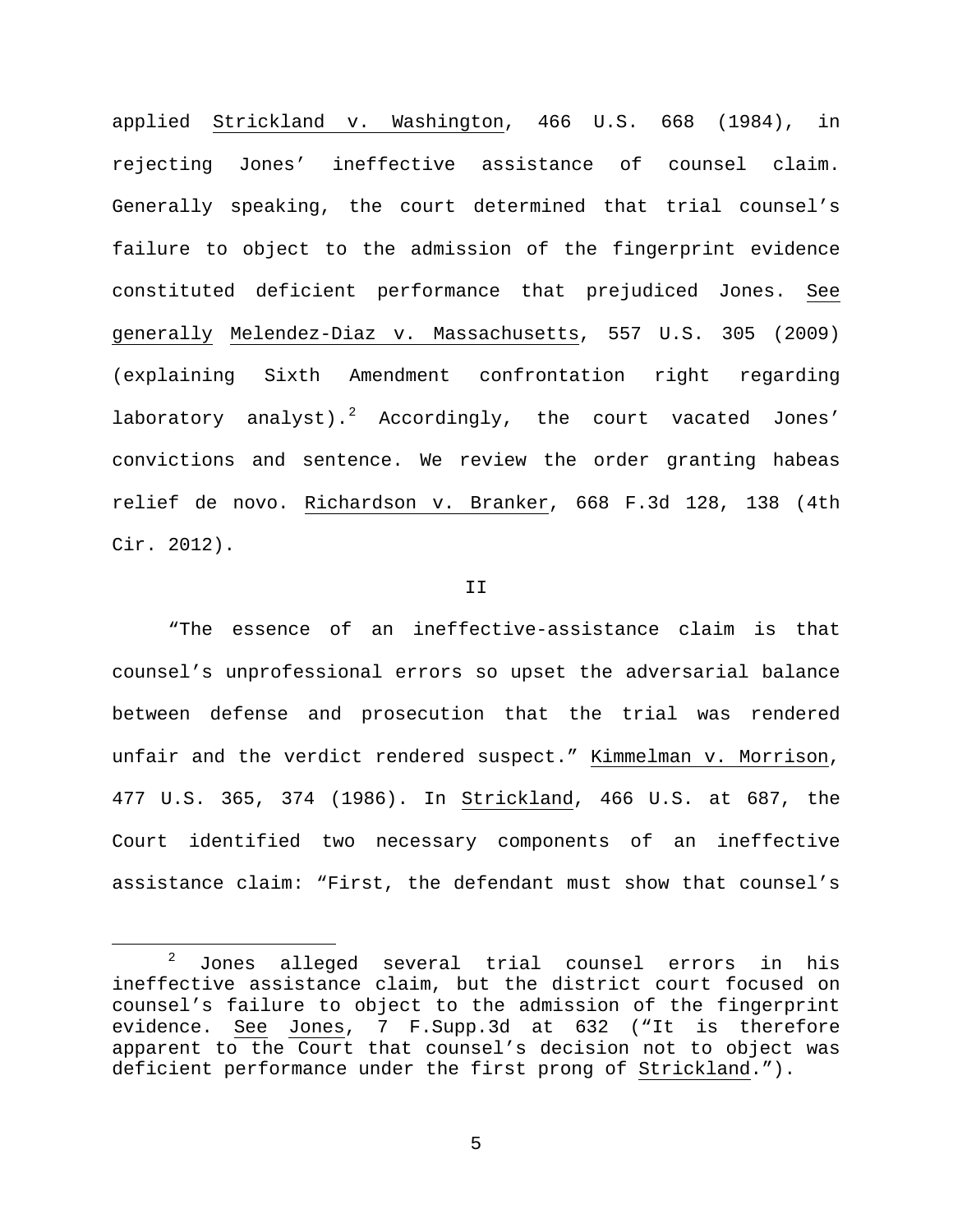performance was deficient. This requires showing that counsel made errors so serious that counsel was not functioning as the 'counsel' guaranteed the defendant by the Sixth Amendment. Second, the defendant must show that the deficient performance prejudiced the defense. This requires showing that counsel's errors were so serious as to deprive the defendant of a fair trial, a trial whose result is reliable."

The Supreme Court of Virginia adjudicated Jones' ineffective assistance claim on the merits. The court noted that Jones argued (1) the fingerprint evidence was inadmissible without the testimony of the fingerprint analyst, (2) an objection by his counsel to the admission of the fingerprint evidence would have been sustained, and (3) the remaining evidence against him would be insufficient to support the conviction. However, the court rejected this claim, finding that Jones "failed to demonstrate that counsel's performance was deficient or that there is a reasonable probability that, but for counsel's alleged errors, the result of the proceeding would have been different." J.A. 133-34.

Because the state supreme court adjudicated Jones' claim on the merits, a federal court may not grant habeas relief unless the adjudication "resulted in a decision that was contrary to, or involved an unreasonable application of, clearly established Federal law, as determined by the Supreme Court of the United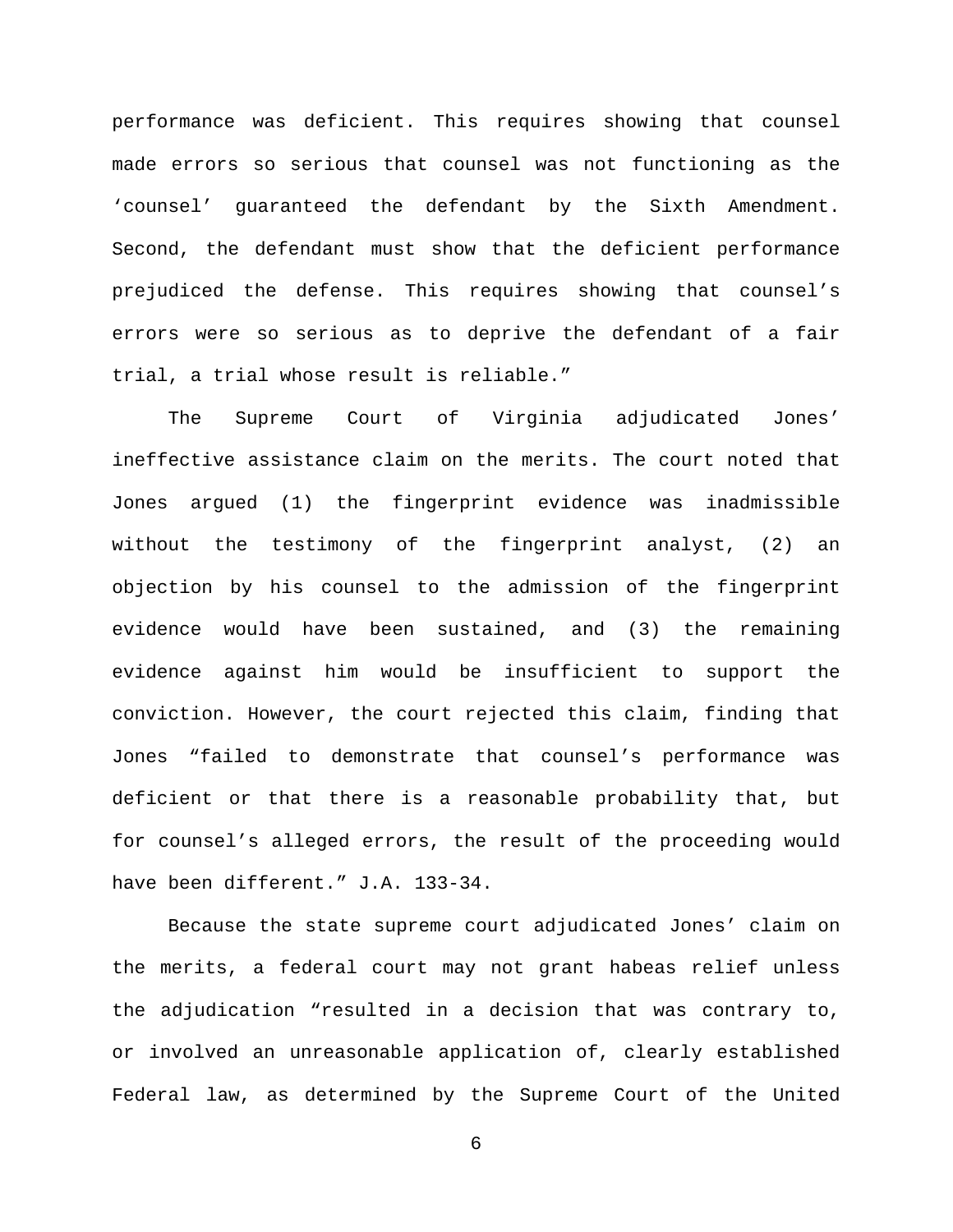States;" or "resulted in a decision that was based on an unreasonable determination of the facts in light of the evidence presented in the State court proceeding." 28 U.S.C. § 2254(d). This "is a difficult to meet and highly deferential standard for evaluating state-court rulings, which demands that state-court decisions be given the benefit of the doubt." Cullen v. Pinholster, 131 S.Ct. 1388, 1398 (2011) (internal punctuation and citations omitted).

For purposes of this appeal, the "pivotal question is whether the state court's application of the Strickland standard was unreasonable." Harrington v. Richter, 562 U.S. 86, 101 (2011). Under § 2254(d), an unreasonable application of federal law differs from an incorrect application of federal law, and a state court "must be granted a deference and latitude that are not in operation when the case involves review under the Strickland standard itself." Harrington, 562 U.S. at 101.

As noted, Strickland requires a defendant claiming ineffective assistance to establish two components: deficient performance and prejudice. However, the Strickland Court explained that "there is no reason for a court deciding an ineffective assistance claim to . . . address both components of the inquiry if the defendant makes an insufficient showing on one," and "[i]f it is easier to dispose of an ineffectiveness claim on the ground of lack of sufficient prejudice, . . . that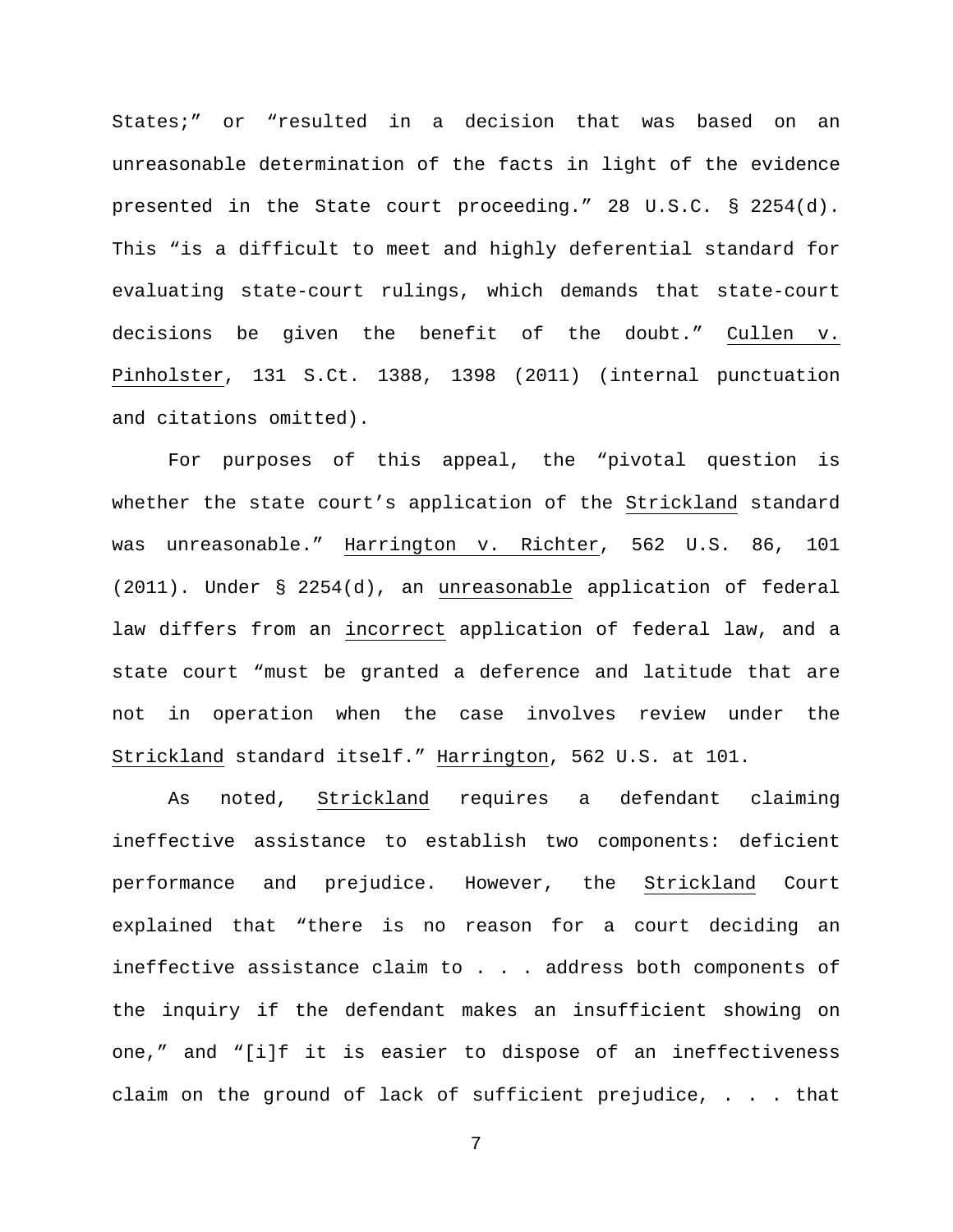course should be followed." 466 U.S. at 697. Consistent with this suggested approach, we will proceed directly to the prejudice component.

To establish prejudice under Strickland, a defendant "must show that there is a reasonable probability that, but for counsel's unprofessional errors, the result of the proceeding would have been different. A reasonable probability is a probability sufficient to undermine confidence in the outcome." 466 U.S. at 694. In the specific context of this case, Jones must establish there is a reasonable probability that, absent the alleged error, the trial judge "would have had a reasonable doubt respecting guilt." Id. at 695. Under Strickland, "[i]t is not enough for [Jones] to show that the errors had some conceivable effect on the outcome of the proceeding," id. at 693, and "the question is not whether a court can be certain counsel's performance had no effect on the outcome or whether it is possible a reasonable doubt might have been established if counsel acted differently," Harrington, 562 U.S. at 111. In short, "Strickland asks whether it is 'reasonably likely' the result would have been different," and the "likelihood of a different result must be substantial, not just conceivable." Id. at 111-12.

Because Jones was convicted by the trial judge in a bench trial, we are privy to the factfinder's view of the evidence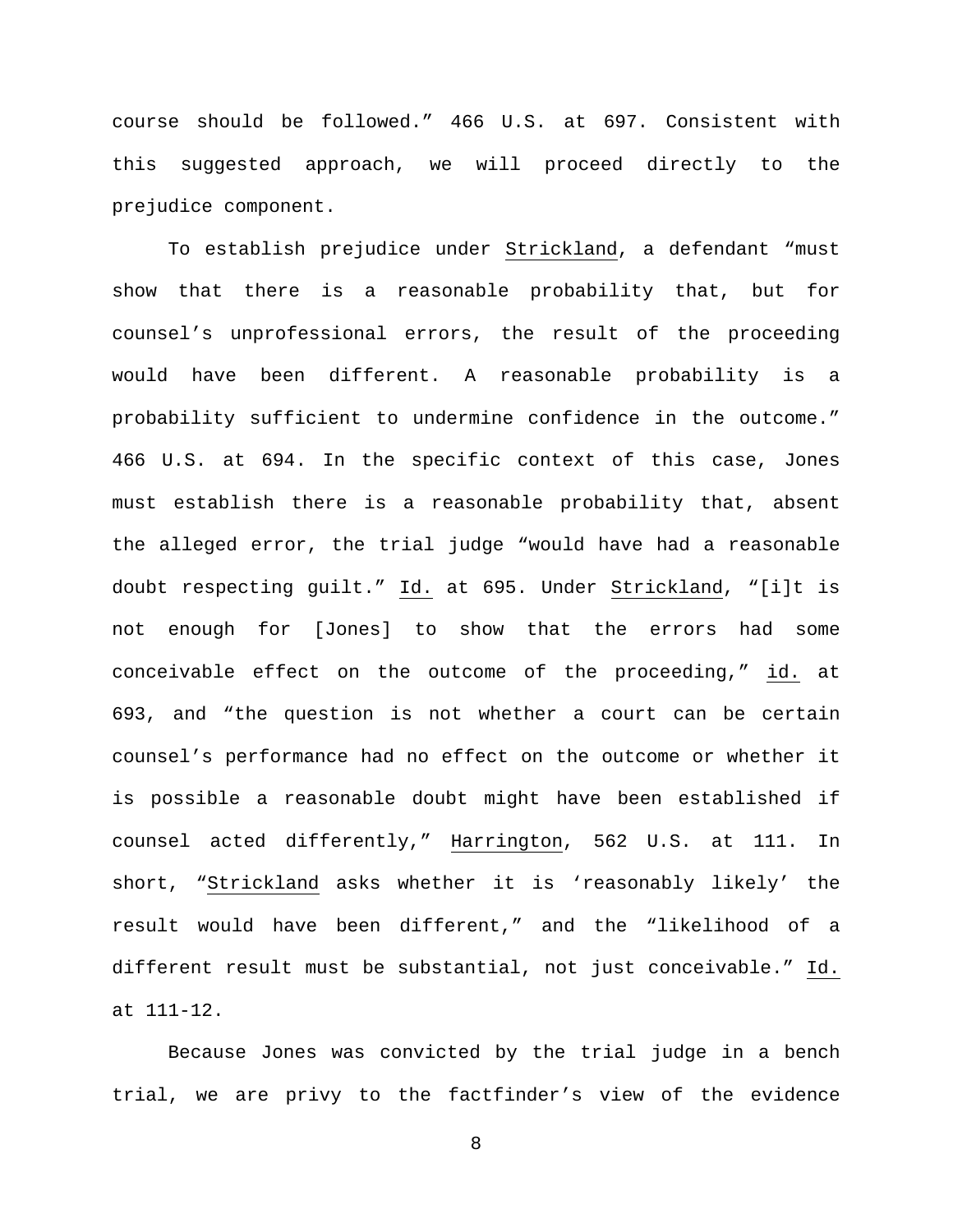supporting his guilt. Based on the trial judge's comments, as well as our review of the evidence presented during trial, there are five main facts bearing on Jones' guilt: (1) Joseph's house window was broken; (2) the television was stolen from the house; (3) Jones visited the house a few weeks before the theft occurred; (4) Jones' fingerprint was lifted from the broken window area; and (5) Jones stated, in response to Joseph's question about why he committed the crime, that he "made a mistake or whatever and that's what happened." J.A. 22. The first two facts establish the corpus delicti of the charged crimes, and the other facts incriminate Jones.

Pointing to the trial judge's comments that the fingerprint evidence – when combined with other evidence – was sufficient to establish guilt, Jones argues that the fingerprint evidence was essential to the guilty verdict, and without that evidence, there is a reasonable probability that he would have been acquitted. The district court viewed the record in similar fashion. See Jones, 7 F.Supp.3d at 633-34. However, when the trial judge's comments about the fingerprint evidence are examined in context, it is clear that the judge was responding to Jones' trial counsel's argument that the fingerprint was the only evidence connecting Jones to the crimes. See J.A. 42-44. The trial judge merely listed the incriminating facts to rebut Jones' argument.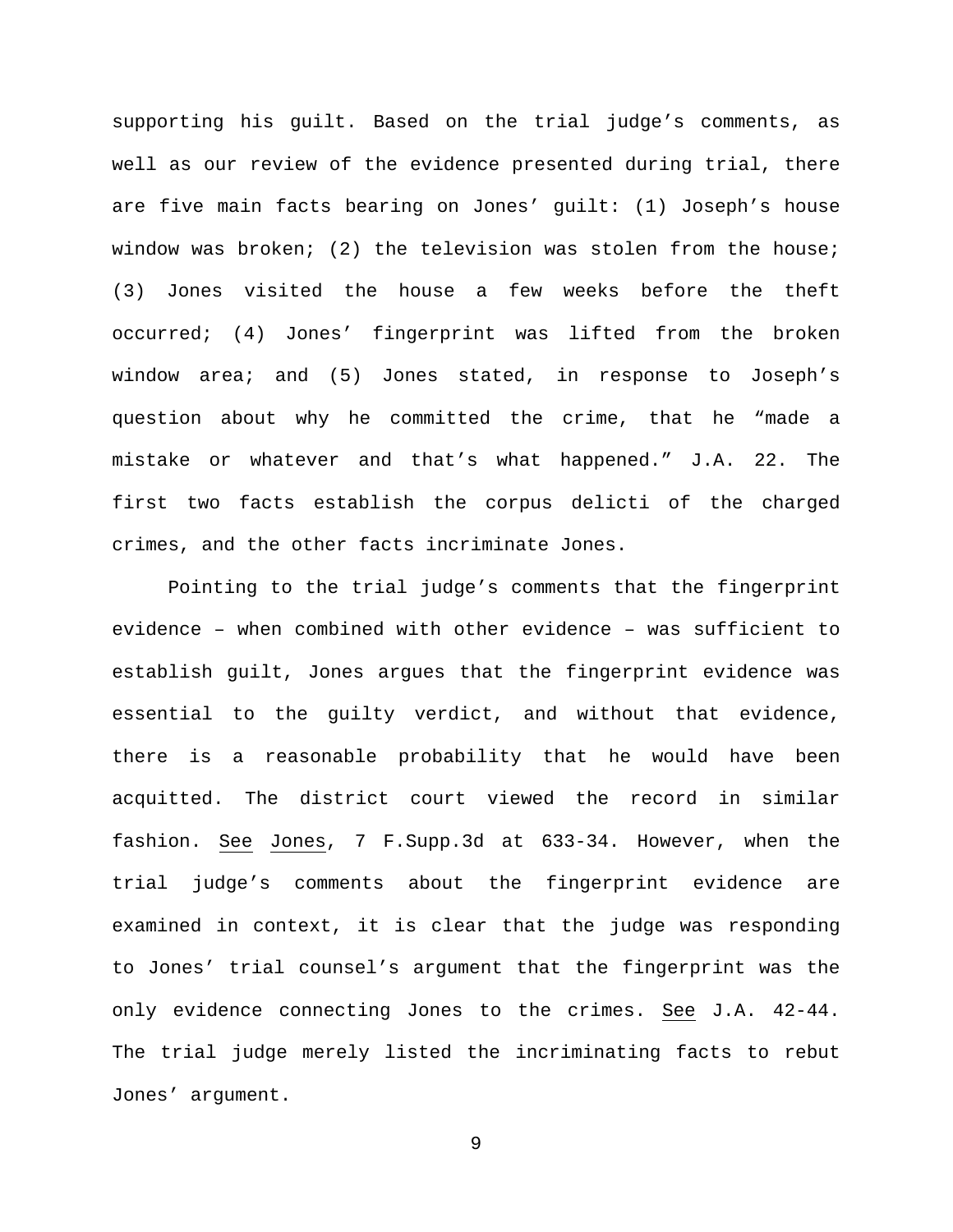Having made that point, we readily acknowledge that the fingerprint evidence is strong evidence tending to establish Jones' guilt, and we do not doubt that the trial judge relied on that evidence to reach his verdict. However, the mere fact of the trial judge's reliance on that evidence does not establish Strickland prejudice. Rather, the determinative question for Strickland purposes is whether there is a reasonable probability that the trial judge would have had reasonable doubt respecting Jones' guilt if the fingerprint evidence had been excluded.

We believe the answer to that question is "no." The trial judge specifically found as a factual matter that Jones' jailhouse statement was an "admission of guilt." J.A. 43. This factual finding is "presumed to be correct." 28 U.S.C. § 2254(e)(1). Even if the fingerprint evidence is removed from the equation, the admission of guilt, in conjunction with the evidence establishing the corpus delicti and the evidence that Jones had recently visited Joseph's house, is sufficient to establish Jones' guilt of the charged crimes beyond a reasonable doubt. Although it is "conceivable" that the trial judge may have acquitted Jones without the fingerprint evidence, we do not believe that there is a "substantial" likelihood that the judge would have done so. More importantly, under these circumstances, and in light of our deferential standard of review, we cannot find that the state supreme court unreasonably concluded that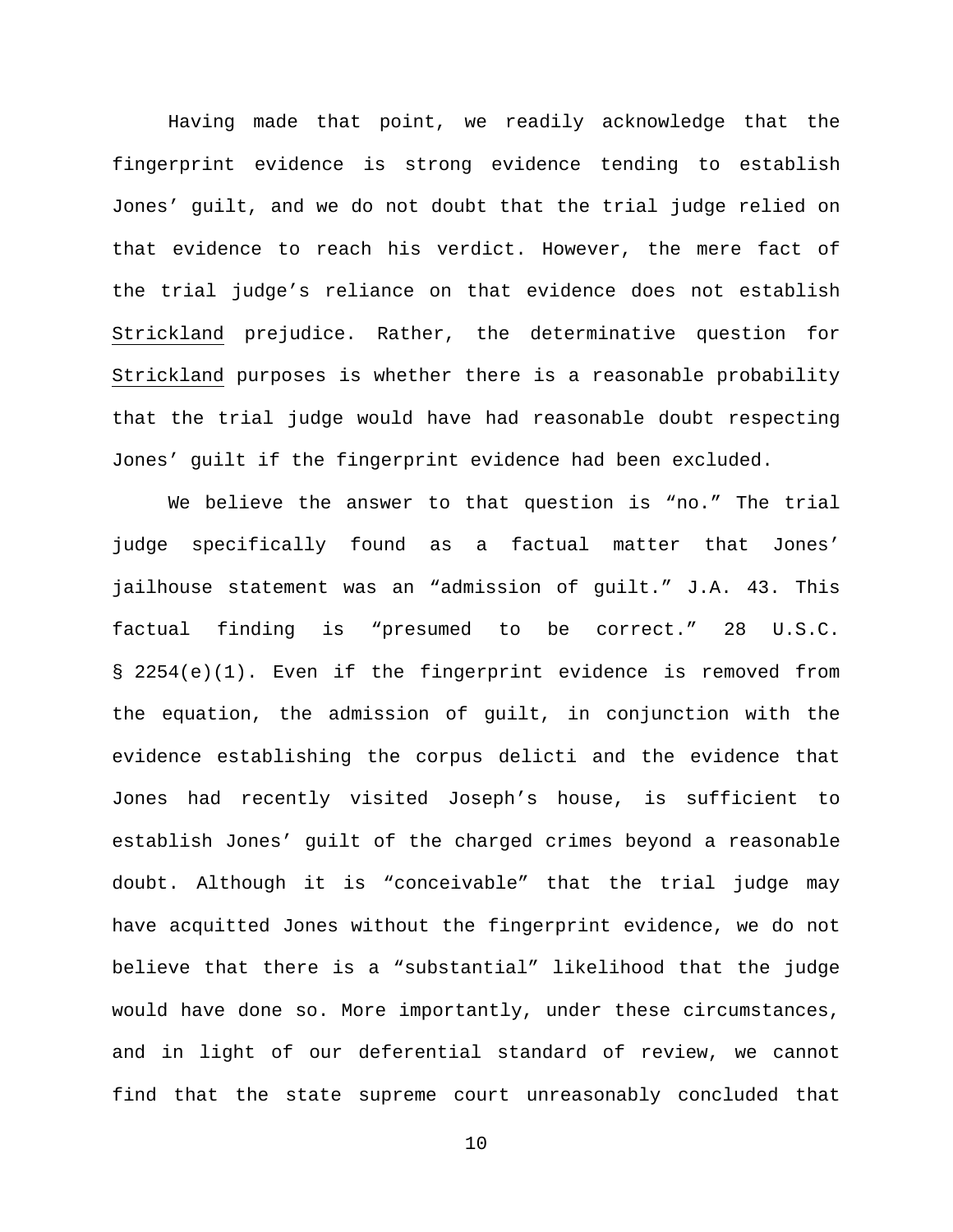Jones failed to establish Strickland prejudice.<sup>[3](#page-10-0)</sup> Therefore, the district court erred in granting the habeas petition.

## **III**

"As a condition for obtaining habeas corpus from a federal court, a state prisoner must show that the state court's ruling on the claim being presented in federal court was so lacking in justification that there was an error well understood and comprehended in existing law beyond any possibility for fairminded disagreement." Harrington, 562 U.S. at 103. We hold that Jones has fallen well short of meeting this standard. Therefore, we vacate the portion of the habeas order granting relief, and we remand for the district court to dismiss the habeas petition.

## VACATED AND REMANDED

<span id="page-10-0"></span> $3$  For analytical purposes only, we have assumed that a trial objection to admission of the fingerprint evidence would have resulted in its exclusion. However, that assumption is wholly speculative, as the Commonwealth could have requested an opportunity to procure the fingerprint analyst. Moreover, we note that Jones has not proffered any evidence to undermine the result of the fingerprint analysis.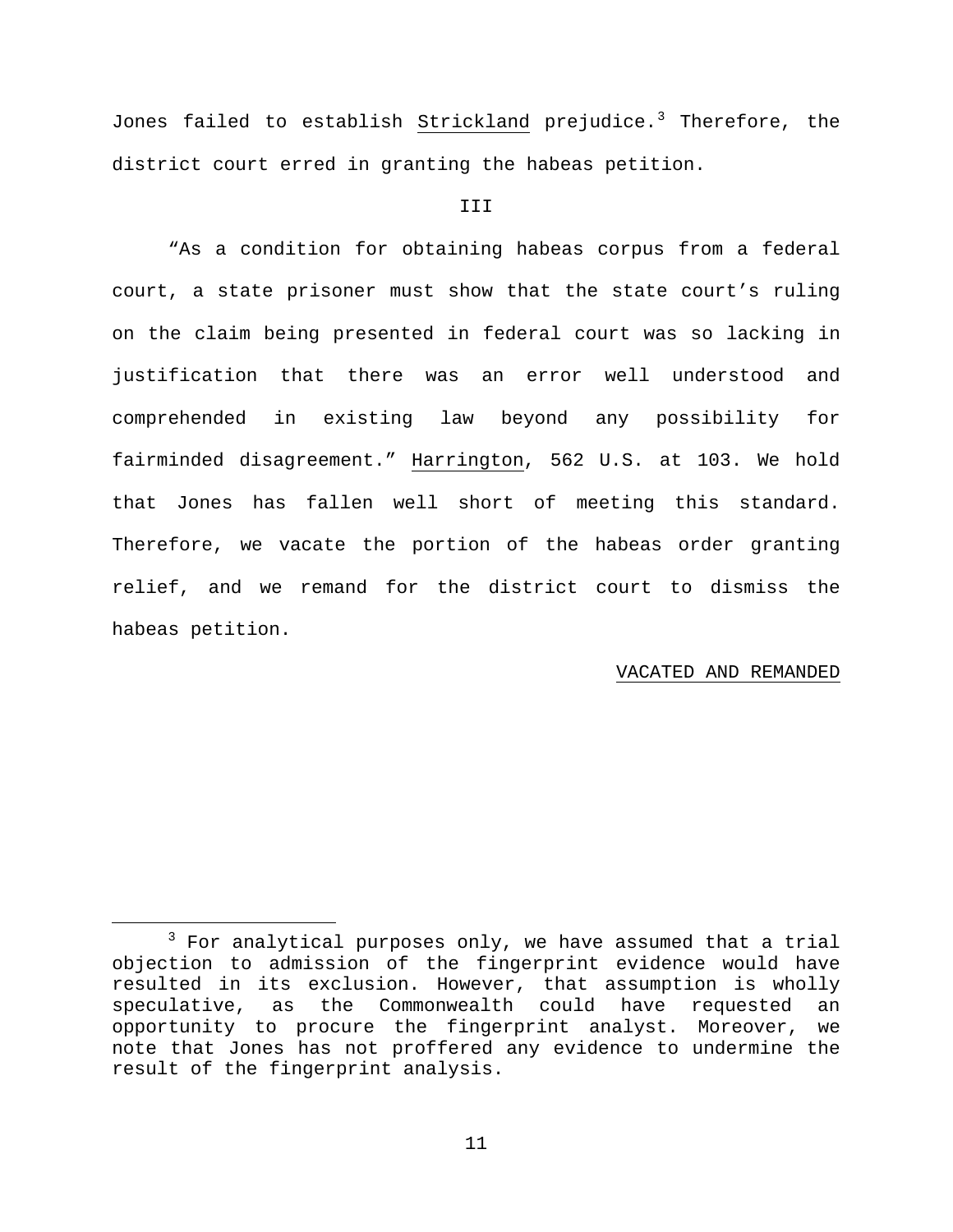GREGORY, Circuit Judge, dissenting:

In the summer of 2013, a television went missing from a temporarily unoccupied home where workers were repairing flood damage. Police investigated and lifted a number of fingerprints from a rear window and sliding glass door. One print from the window matched Rashaad Jones, an acquaintance of the home's occupant who had visited socially once before. The single print led to Jones's arrest and became the fulcrum of the government's case against him.

Despite fertile ground for investigation by defense counsel, Jones's attorney apparently did very little. The record is bereft of details regarding her pretrial investigation, apart from conclusory statements that such an investigation took place. At trial, counsel called no witnesses. She introduced no evidence. Her cross-examination of the two government witnesses was largely perfunctory. Her closing statement, read at a measured pace, lasted a little over a minute. And when presented with an opportunity to challenge the introduction of the central evidence in case – the fingerprint lifted from the rear window – she did not object on Confrontation Clause grounds, an objection that almost certainly would have been sustained.

It bears repeating that a functioning adversarial system requires actual adversaries, not placeholders. See United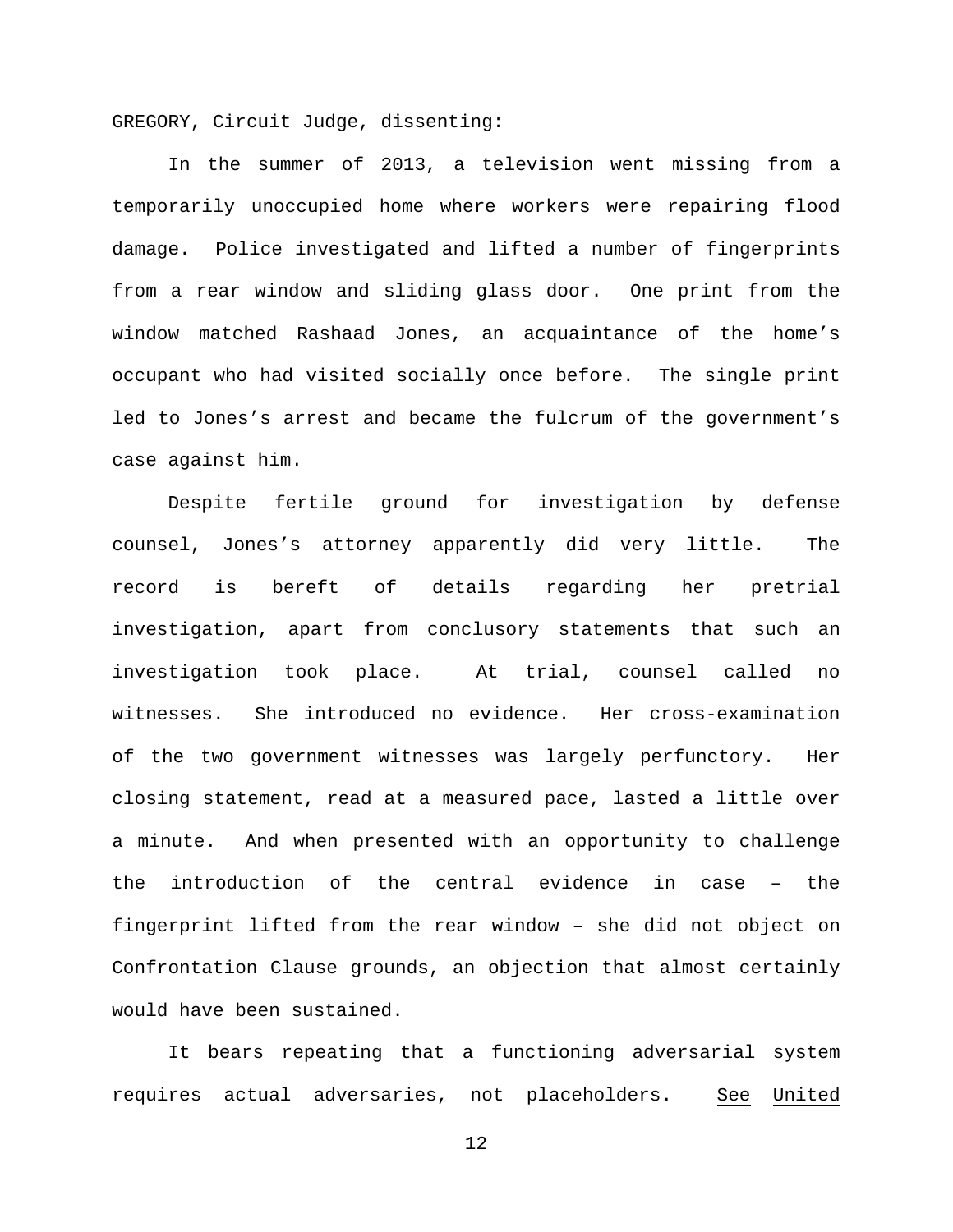States v. Cronic, 466 U.S. 648, 656 (1984) ("[T]he adversarial process protected by the Sixth Amendment requires that the accused have counsel acting the role of an advocate." (internal quotation marks omitted)). In this case, Jones's counsel not only refused to put up a fight. She went so far as to unnecessarily surrender the very Sixth Amendment right that helps animate the adversarial system – the right to confront one's accusers. Of course, defense counsel need not always object to the introduction of hearsay contained in a forensics certificate. There may be cases when not objecting is supported by sound trial strategy, such as when counsel does not want to draw additional attention to the evidence or provide the opportunity for another government witness to testify. This is not that case.

Nonetheless, the majority concludes that any deficient performance was not prejudicial because Jones admitted to the crime, and there was thus no reasonable probability of a different result if the fingerprint evidence was excluded. Such a conclusion, however, is at odds with the court's express rationale for a finding of guilt. As the trial judge reasoned: "I think when you take the fingerprint and combine it with the recent visit and you combine it with the statement I think that's sufficient beyond a reasonable doubt . . . ." J.A. 44 (emphasis added). In that light, there is a reasonable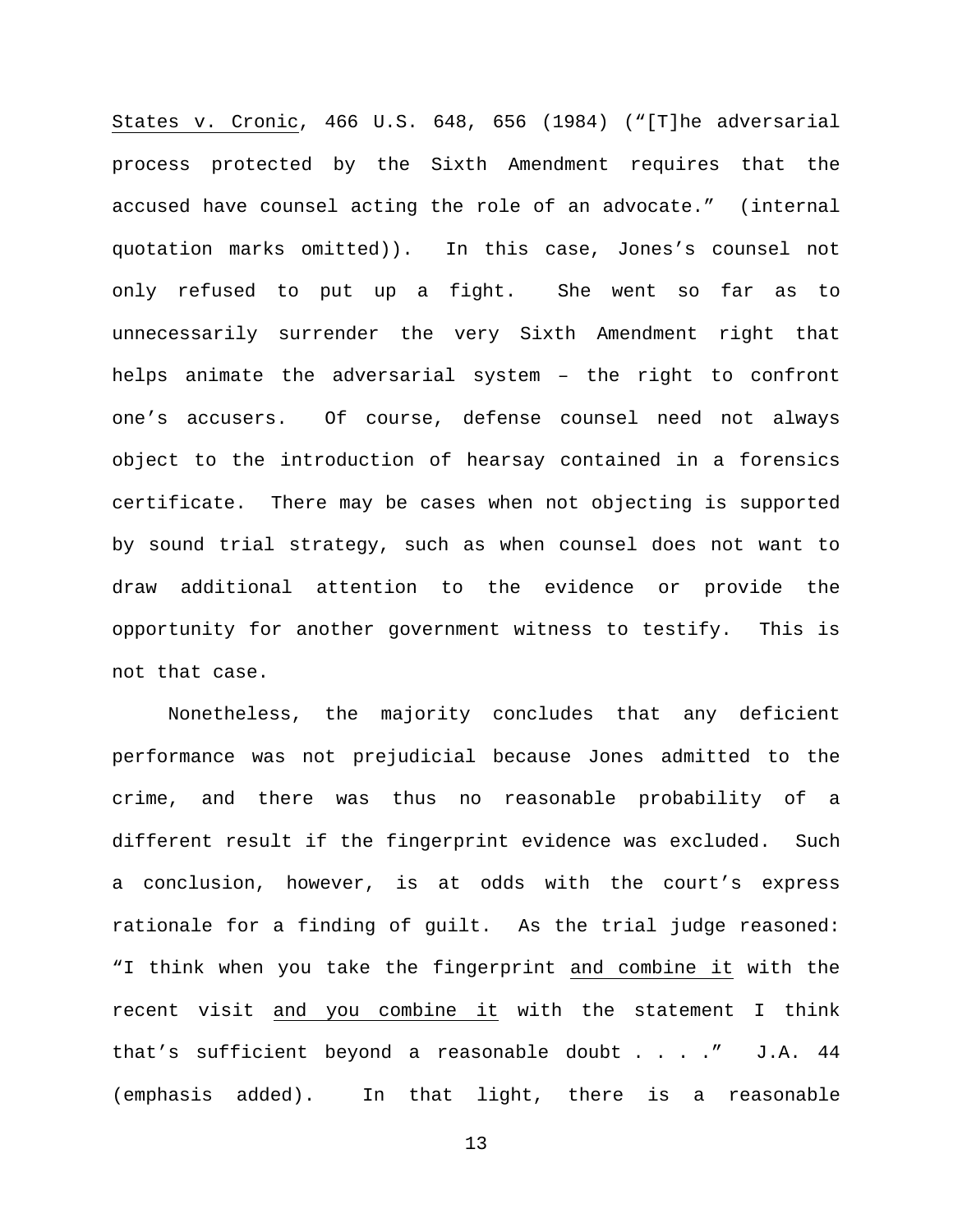probability that if the fingerprint evidence was excluded, Jones would have been acquitted.

I thus respectfully dissent.

## I.

A more fulsome description of the facts and proceedings in this case is helpful in evaluating the performance of Jones's counsel. As the majority notes, the government's case against Jones consisted of two witnesses. The first, Jereme Joseph, rented the home and owned the television set. He testified that he was living elsewhere while workers repaired the flood damage, and that his landlord received information from the workers that a window had been broken and that there may have been missing items. When Joseph reentered the house, he noticed that the workers had placed all of his belongings in one bedroom. A television set was missing. Valuable construction equipment, however, was undisturbed.

Joseph further testified that Jones was an acquaintance who had paid a social visit to the home a month before it flooded. After the police arrested Jones for the theft (on the basis of the fingerprint evidence), Joseph stated that he received "a phone call from [Jones] or whatever" and visited him in jail to have a conversation. J.A. 21. The pair engaged in a short and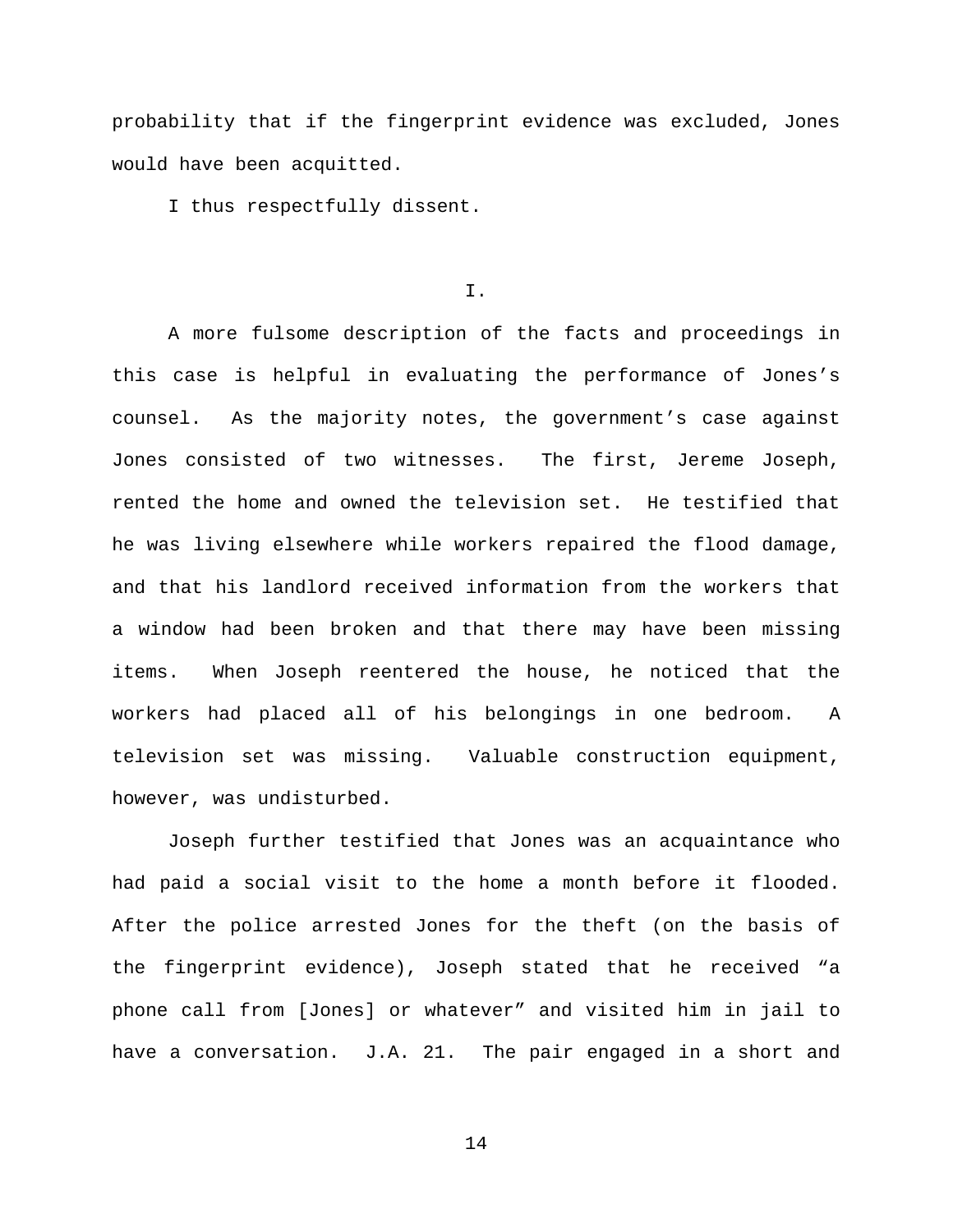enigmatic discussion lasting a "few seconds." J.A. 21. Asked what Jones told him, Joseph testified:

Basically he made a mistake or whatever and that's<br>what happened. I mean it really wasn't no what happened. I mean it really wasn't no explanation, it was dumb.

J.A. 22. Apparently unsatisfied, the trial judge later asked Joseph to elaborate on what Jones said, leading to this brief exchange:

| <b>Joseph:</b> | I mean he really didn't -- he just said it<br>happened basically like that. Like there<br>wasn't really -- what happened, happened,<br>you know what I'm saying. |
|----------------|------------------------------------------------------------------------------------------------------------------------------------------------------------------|
|                | The Court: Did he say I'm sorry?                                                                                                                                 |
|                | Joseph: Maybe he did.                                                                                                                                            |
|                | The Court: Maybe he didn't?                                                                                                                                      |
|                | Joseph: Right, I don't recall.                                                                                                                                   |
|                | The Court: Well, he said it just happened?                                                                                                                       |
| Joseph: Right. |                                                                                                                                                                  |
|                | <b>The Court:</b> And that's all he said?                                                                                                                        |
| Joseph: Right. |                                                                                                                                                                  |

J.A. 29-30.

The second witness was James City County police investigator Karen Shuler, who investigated the break-in at Joseph's house. Shuler's investigation determined that somebody had entered the home through a broken "rear window to the living room/dining room." J.A. 33. She also testified there was damage to the front door and sliding glass backdoor. The investigator lifted prints from the rear window and sliding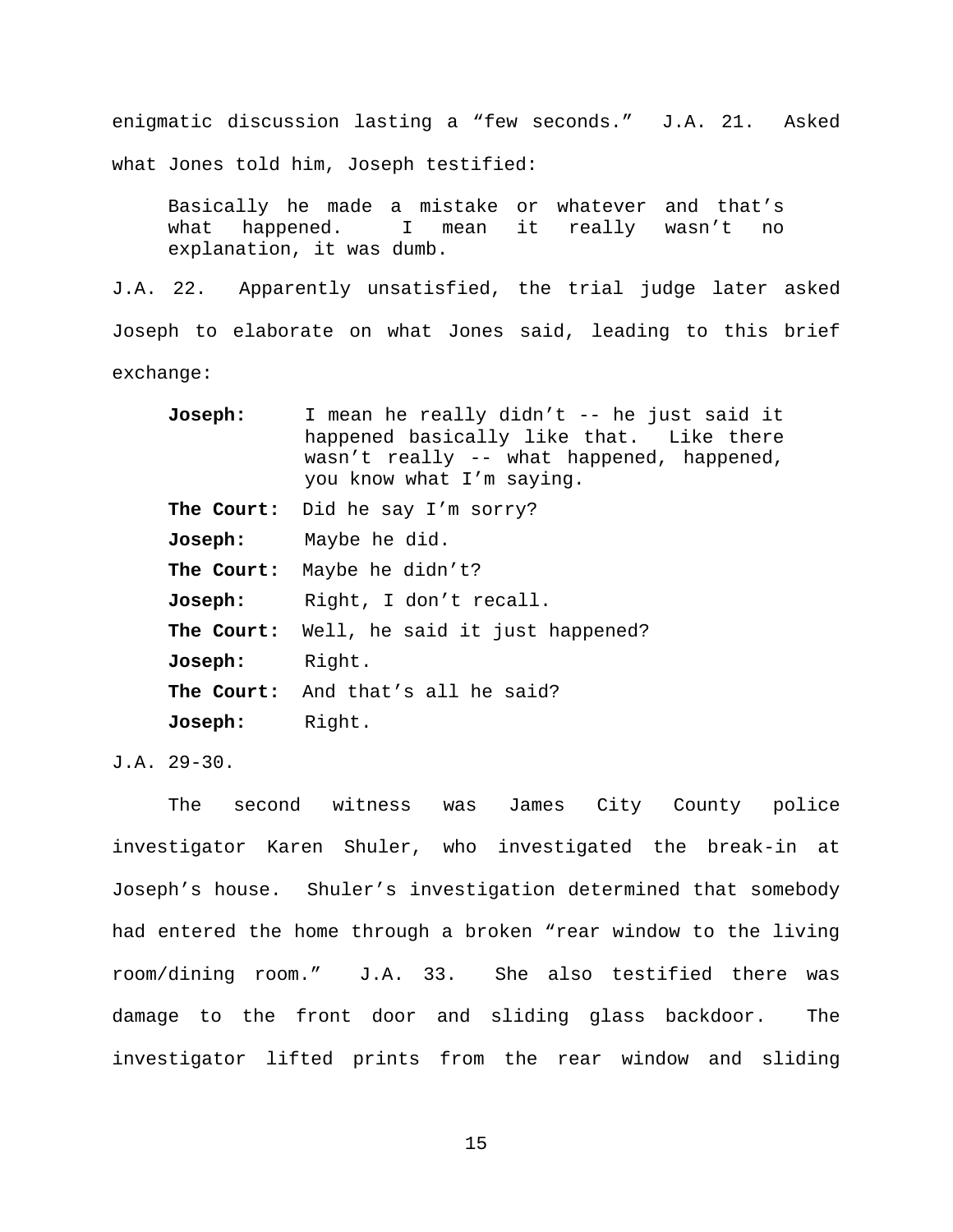glass door, but did not submit the prints from the door for analysis.

During Shuler's testimony, the government introduced, and the court admitted, a forensic Certificate of Analysis ("the certificate") stating that a single fingerprint found on the rear window "matched" Jones. The other four prints did not return matches. The government did not call the analyst who prepared the report. Jones's counsel did not object to its admission on Confrontation Clause grounds. Regarding the fingerprints in general, Shuler testified:

| Shuler: | I could not say which one [print] was<br>really good. I mean it looked $-$ - by<br>my visual it looked good but I can't<br>testify $ -$ |
|---------|-----------------------------------------------------------------------------------------------------------------------------------------|
|         | <b>Prosecutor:</b> You're not an expert to qualify those<br>prints, correct?                                                            |
| Shuler: | Right.                                                                                                                                  |

# J.A. 35.

Jones's counsel called no witnesses and offered no evidence. She argued briefly in closing that the government's evidence was "highly circumstantial," observing that the television was never found in Jones's possession. Counsel also curiously characterized the fingerprint on the window as "damming" [sic], but maintained that such evidence alone was simply not enough to find Jones guilty beyond a reasonable doubt. J.A. 43.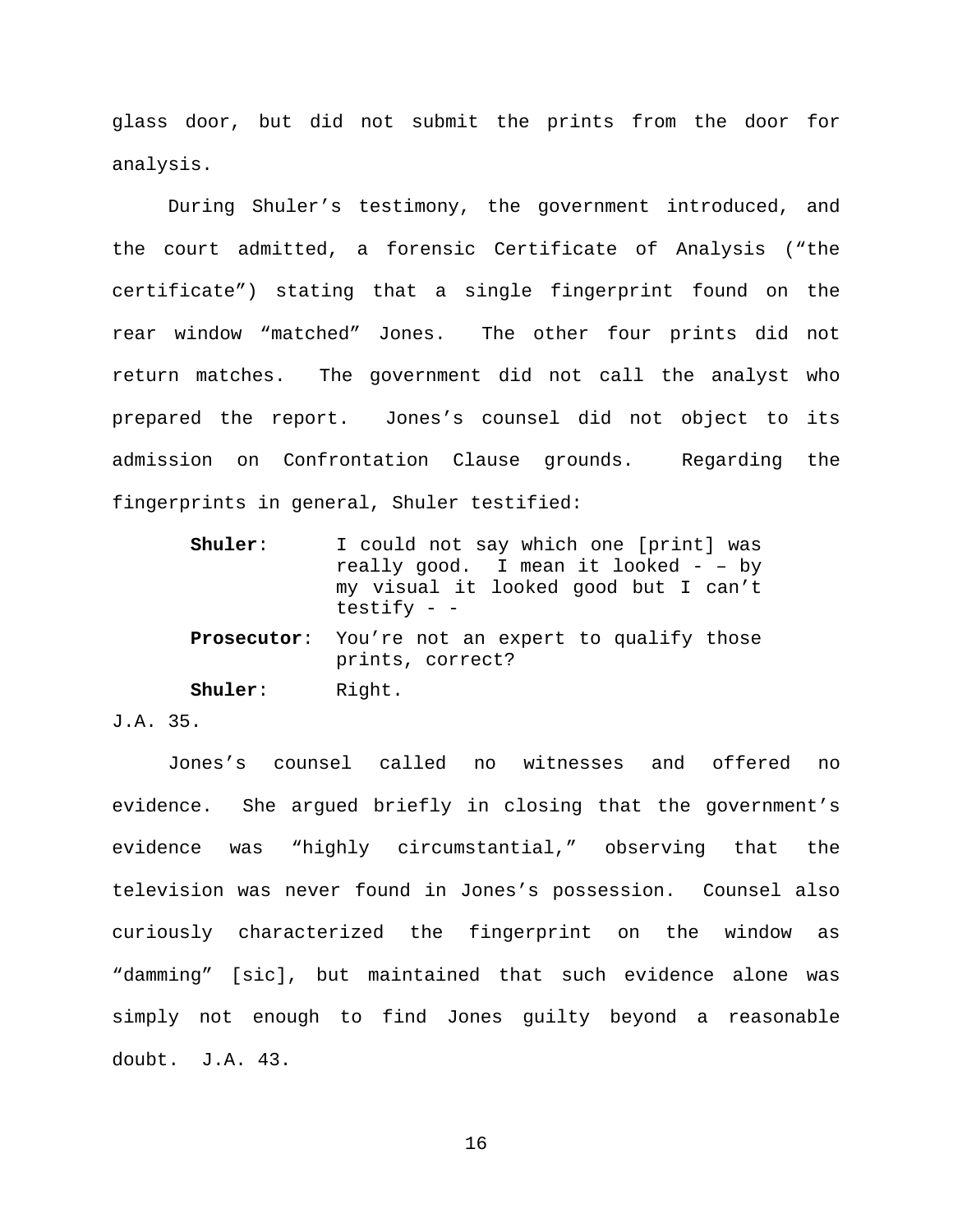The trial judge disagreed. He found that the fingerprint certificate was enough to convict when combined with the evidence that Jones had been in the house previously, and the testimony about Jones's "admission" to Joseph while in jail. J.A. 44. The court convicted Jones of breaking and entering, and grand larceny. At the close of the guilt phase, the judge told Jones that "if [the victim] were to get his television back I suspect that would be a long way to ameliorating the situation" before sentencing. J.A. 45. The television was apparently not returned, and the judge sentenced Jones to 30 years imprisonment, with 20 years suspended.

The Court of Appeals of Virginia denied Jones's direct appeal. The Supreme Court of Virginia did the same. Jones then filed a state habeas petition in the Supreme Court of Virginia, arguing in part that his counsel was ineffective because she failed to conduct an adequate pretrial investigation into the fingerprint evidence, failed to call the forensics analyst to testify, and failed to object to the admission of the certificate on Confrontation Clause grounds. The Virginia high court disagreed and concluded that Jones's claim did not satisfy either the "performance" or "prejudice" prong of the test for ineffective assistance of counsel established by Strickland v. Washington, 466 U.S. 668 (1984).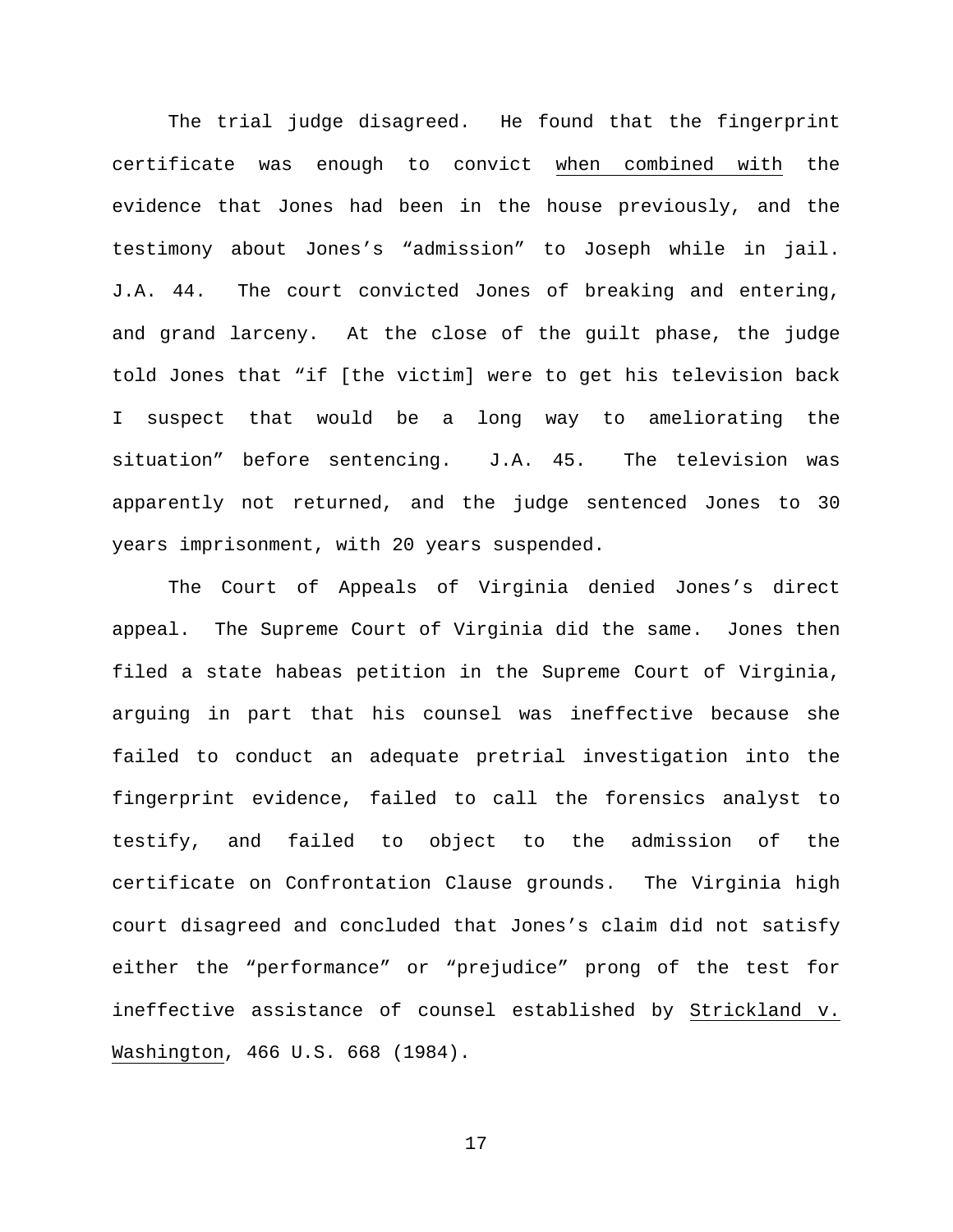In so holding, the Supreme Court of Virginia relied in part on an affidavit from Jones's trial counsel in which she explained the circumstances surrounding her decision not to question the fingerprint evidence. The relevant portion of the affidavit provided in full:

> Adequate pre-trial investigation was conducted and the undersigned had no reason to question the admissibility of the fingerprint evidence. Based on the police reports and discovery materials, counsel had reason to believe that the defendant's fingerprints would likely have been found on the scene due to his presence there on a different<br>occasion. The undersigned is aware that counsel The undersigned is aware that counsel can require the prosecution to present at trial<br>the testimony of the scientific expert who testimony of the scientific conducted the analysis, but the undersigned made the decision to not challenge the admission of the certificate of analysis since no basis existed for doing so and nothing appeared to be gained by challenging to [sic] admission of the certificate of analysis.

J.A. 87-88.

Jones then filed his federal habeas petition pursuant to 28 U.S.C. § 2254, arguing again that his counsel was ineffective because:

- (1) Counsel failed to conduct adequate pre-trial investigation as regards the admissibility of the fingerprint evidence;
- (2) Counsel failed to call as witness at trial the expert who conducted the fingerprint analysis; and
- (3) Counsel failed to object to the admission at trial of the certificate of analysis on the<br>grounds that their admissions violated grounds that their admissions violated petitioner's rights under the Confrontation Clause of the Sixth Amendment . . . .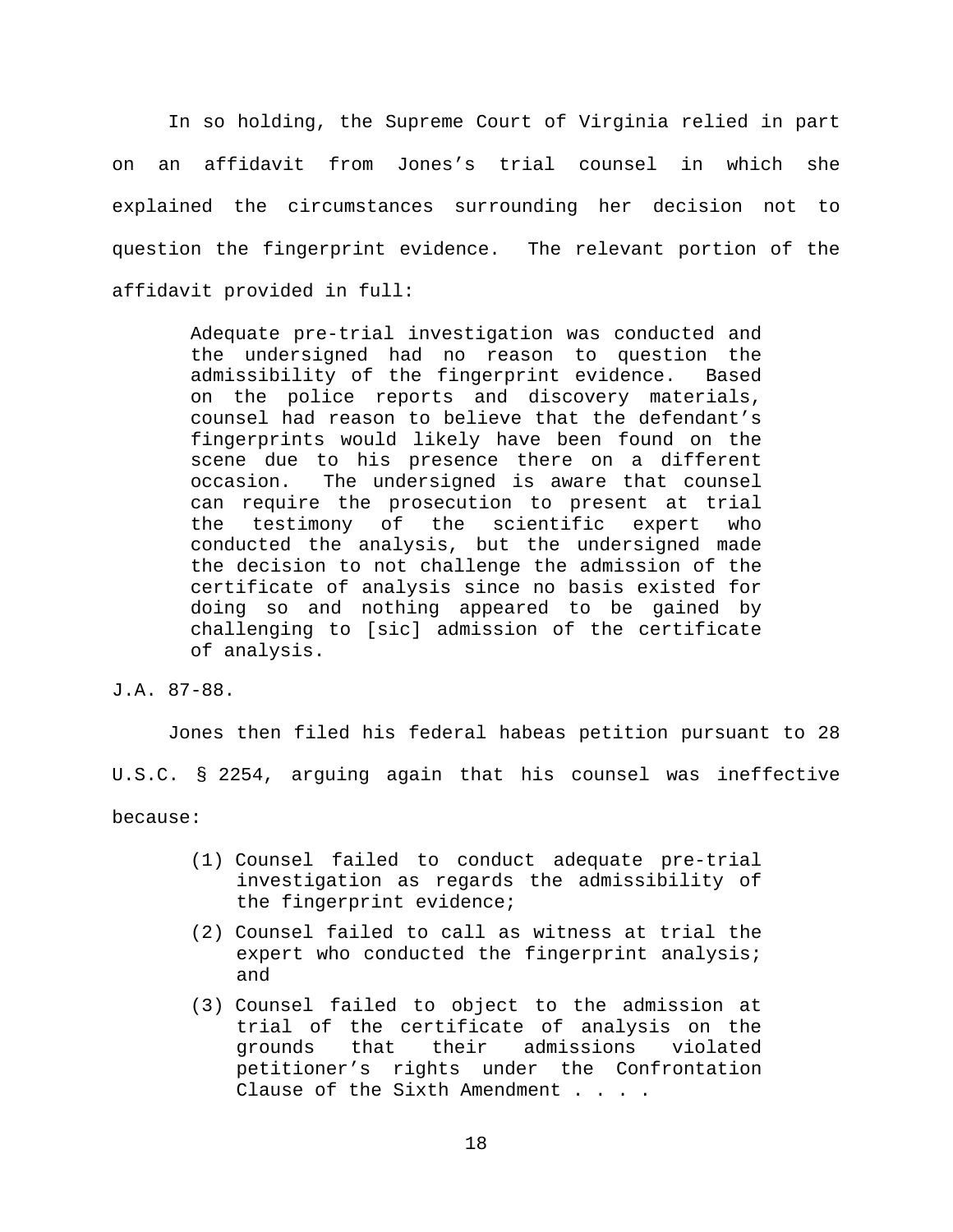J.A. 114.

The district court granted relief, ordering that Jones's sentence and convictions be vacated. Jones v. Clarke, 7 F. Supp. 3d 626 (E.D. Va. 2014). The court first observed that under the United States Supreme Court's decision in Melendez-Diaz v. Massachusetts, 557 U.S. 305 (2009), Jones could have successfully challenged the admissibility of the certificate as violating the Confrontation Clause because there was no in-court testimony of the expert analyst. Further, the court found it was unreasonable for Jones's trial counsel to base her decision not to challenge the evidence upon her belief that the fingerprint may have been from Jones's prior visit. The location of the print on the outside of a rear windowpane contradicted such an explanation, the court noted. Defense counsel's decision not to object could not be called strategic, the court further observed, insofar as there was "no apparent cost to objecting . . . and only a significant benefit to be gained." Jones, 7 F. Supp. 3d at 633. In that light, the court concluded that the state supreme court unreasonably applied Strickland when it held that counsel's performance was not objectively deficient.

As to the question whether the admission of the certificate prejudiced Jones, the district court determined that the fingerprint evidence was central to the state trial judge's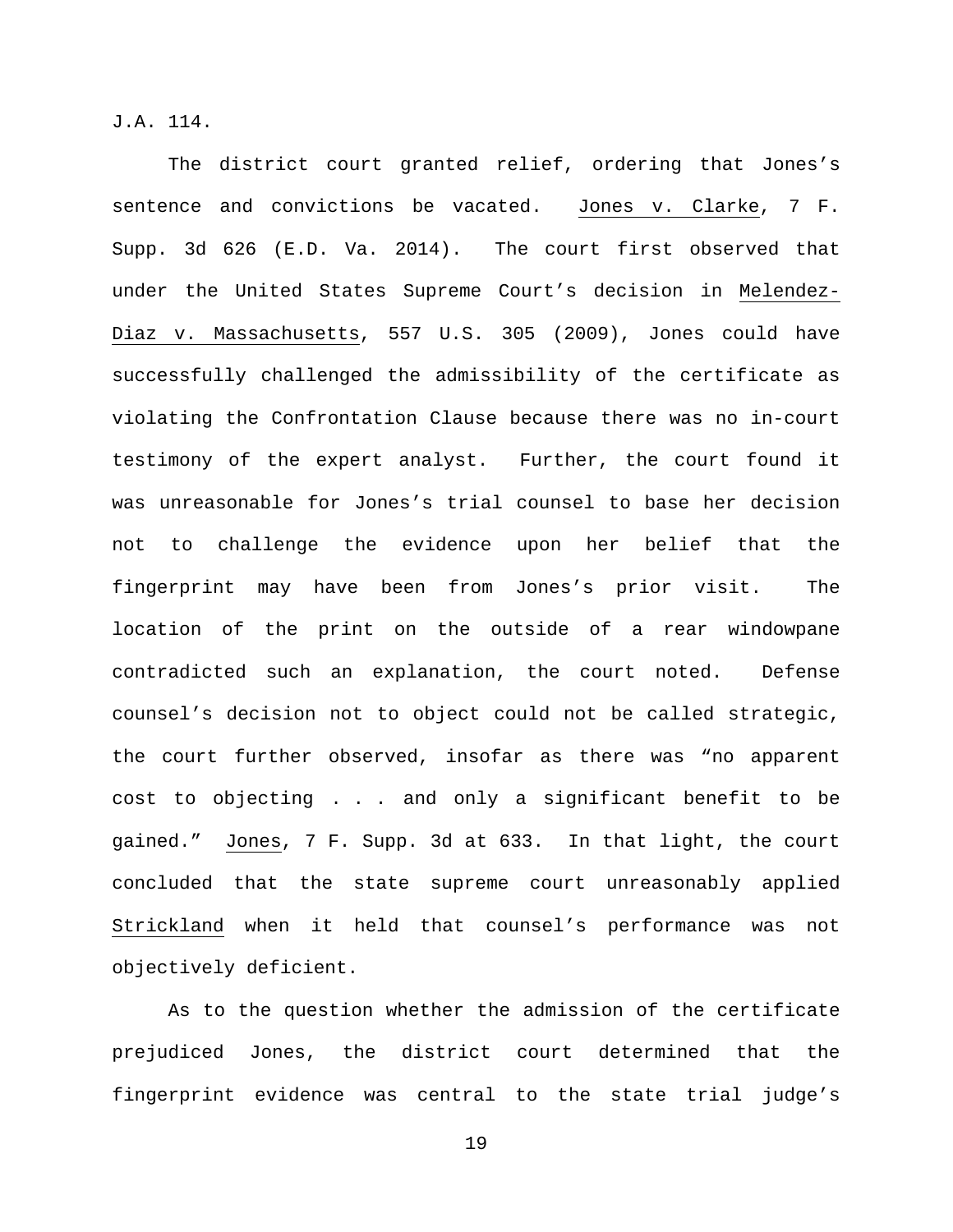decision to convict. Thus, "had trial counsel been able to exclude or undermine the fingerprint analysis, it is likely to have had a significant impact on the likelihood of Petitioner's conviction." Id. at 634. The district court also rejected the government's argument that Jones could not prove prejudice because he had failed to demonstrate that the analyst was unavailable to testify, or would have been shown unreliable on the stand, had his counsel challenged the certificate's admission. The court observed that the government had failed to present any "evidence that the analyst would have been available or prepared to testify," and had even failed to say if it would have called the analyst had Jones's counsel objected. Id. In such circumstances, the court concluded that Jones did not bear the burden of actually proving the unreliability of the certificate, or establishing the whereabouts of the analyst. Imposing "[s]uch a high burden," the court reasoned, "contravenes Strickland" and "effectively 'convert[s] the prosecution's duty under the Confrontation Clause into the defendant's privilege under state law.'" Id. (quoting Melendez-Diaz, 557 U.S. at 324).

## II.

The Sixth Amendment guarantees the right to effective counsel as a condition of a fair trial. Strickland, 466 U.S. at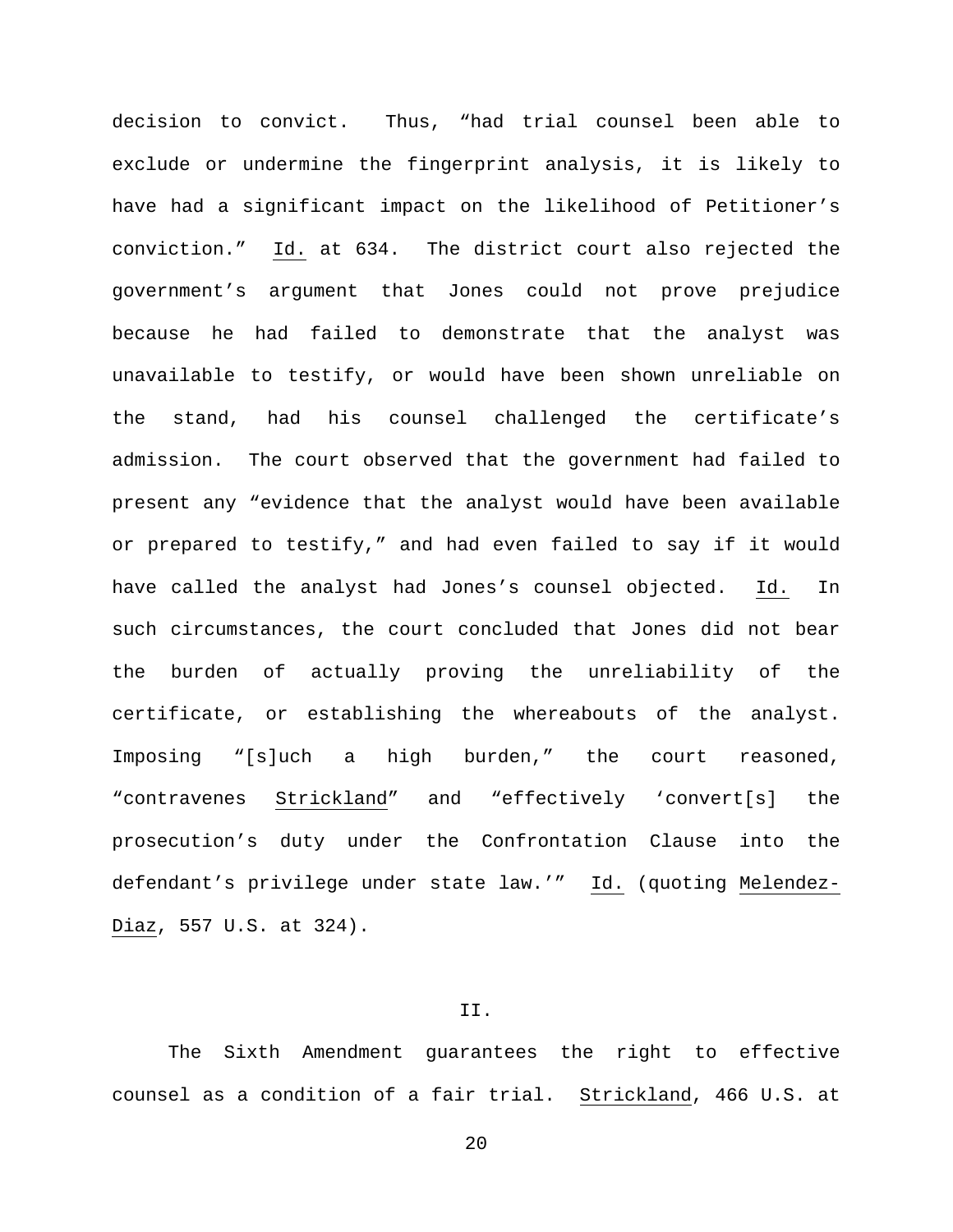684-86. To establish a claim of constitutional ineffectiveness, a defendant must demonstrate (1) that counsel's performance "fell below an objective standard of reasonableness" and (2) that the "deficient performance prejudiced the defense." Id. at 687-88. Under the first prong, the adequacy of counsel's performance is measured by the circumstances of the litigation and prevailing professional norms. Id. at 688-89. Under the second prong, prejudice requires that there be "a reasonable probability that, but for counsel's unprofessional errors, the result of the proceeding would have been different." Id. at 694. As we have held, "[i]n cases where a conviction has been the result of a trial, the defendant must demonstrate that but for counsel's errors, there is a reasonable probability that he would not have been convicted." United States v. Luck, 611 F.3d 183, 186 (4th Cir. 2010).

As the majority recognizes, the merits of Jones's habeas petition pivot on the question of whether the state court's denial of relief involved an unreasonable application of those well-established standards.

### A.

Under Strickland's first prong, the question here is whether the Supreme Court of Virginia unreasonably applied the standard for deficient performance in concluding that Jones's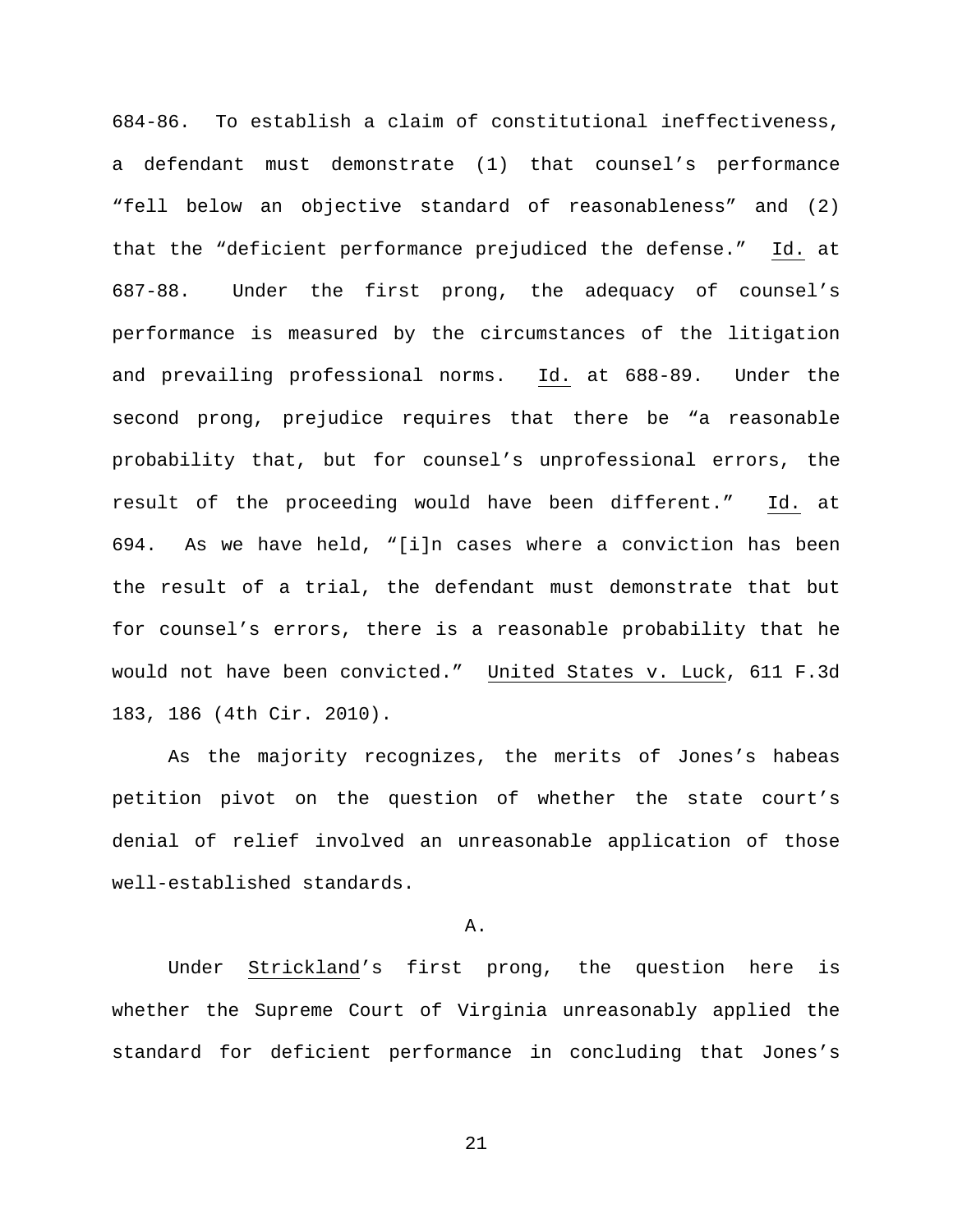counsel performed adequately even though she failed to challenge the admission of the fingerprint evidence.

As the district court recognized, a forensics certificate of analysis is a testimonial statement that implicates the Confrontation Clause. Melendez-Diaz, 557 U.S. at 310-11. Such certificates are "functionally identical to live, in-court testimony, doing precisely what a witness does on direct examination." Id. (internal quotation marks omitted). As such, a defendant is entitled to confront the analyst who prepared the certificate at trial, unless the analyst was "unavailable to testify . . . and [a defendant] had a prior opportunity to cross-examine [him or her]." Id. at 311 (emphasis in original); see also Crawford v. Washington, 541 U.S. 36, 54 (2004).

In this case, Jones's counsel failed to object to the admission of the fingerprint certificate and never demanded that the government produce the analyst to testify. $^1$  $^1$  Even the government appears to agree that had defense counsel objected, the objection almost surely would have been sustained on Confrontation Clause grounds. See Appellant's Br. 20. As such, Jones now argues that his counsel's performance was clearly

<span id="page-21-0"></span> $1$  Virginia state law includes a specific pretrial procedure for criminal defendants to object to the admissibility of a certificate of analysis and require the testimony of the analyst. See Va. Code § 19.2-187.1.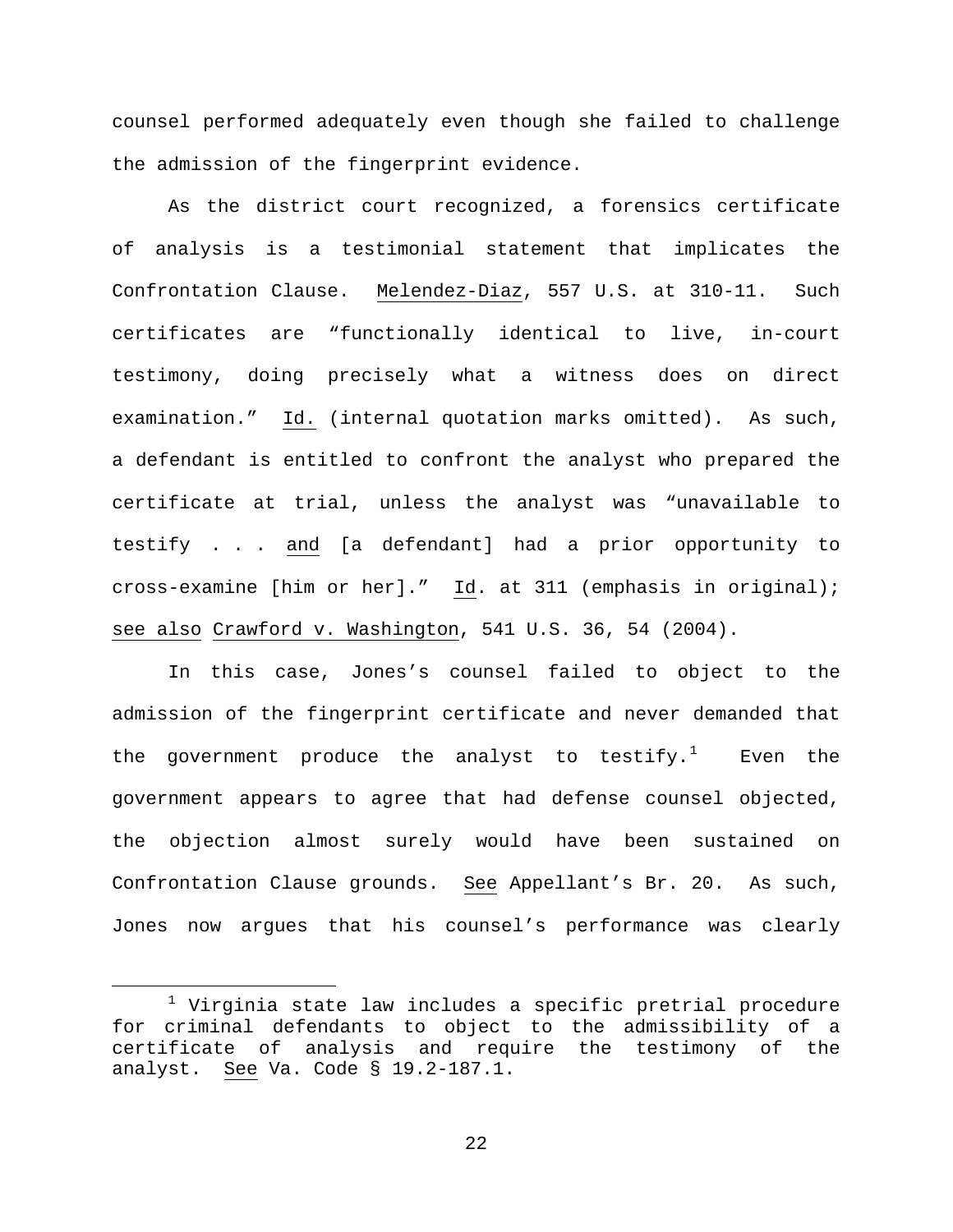deficient, and that the Supreme Court of Virginia unreasonably applied Strickland in finding otherwise. The government, however, contends that Jones's counsel was not required to object to the certificate's introduction given (1) counsel's affidavit stating that she could find no reason to question the validity of the results, (2) Jones's failure to demonstrate that the fingerprint certificate was somehow unreliable, and (3) the existence of other hypothesized strategic advantages of not objecting. Each of the government's arguments is considered in turn.

## 1.

Regarding counsel's letter affidavit, it is true that we owe a heavy deference to an attorney's informed, strategic choices. See Washington v. Murray, 4 F.3d 1285, 1288 (4th Cir. 1993) ("Strickland makes plain that a lawyer's performance will not be deemed deficient if it results from informed, strategic choices about how to mount a defense."). A "post hoc rationalization of counsel's conduct," however, is no substitute for "an accurate description" of what really occurred. Wiggins v. Smith, 539 U.S. 510, 526-27 (2003). Moreover, strategic decisions must nonetheless be reasonable in the first place to command a court's deference. See id. at 528 (quoting Strickland, 466 U.S. at 690-91).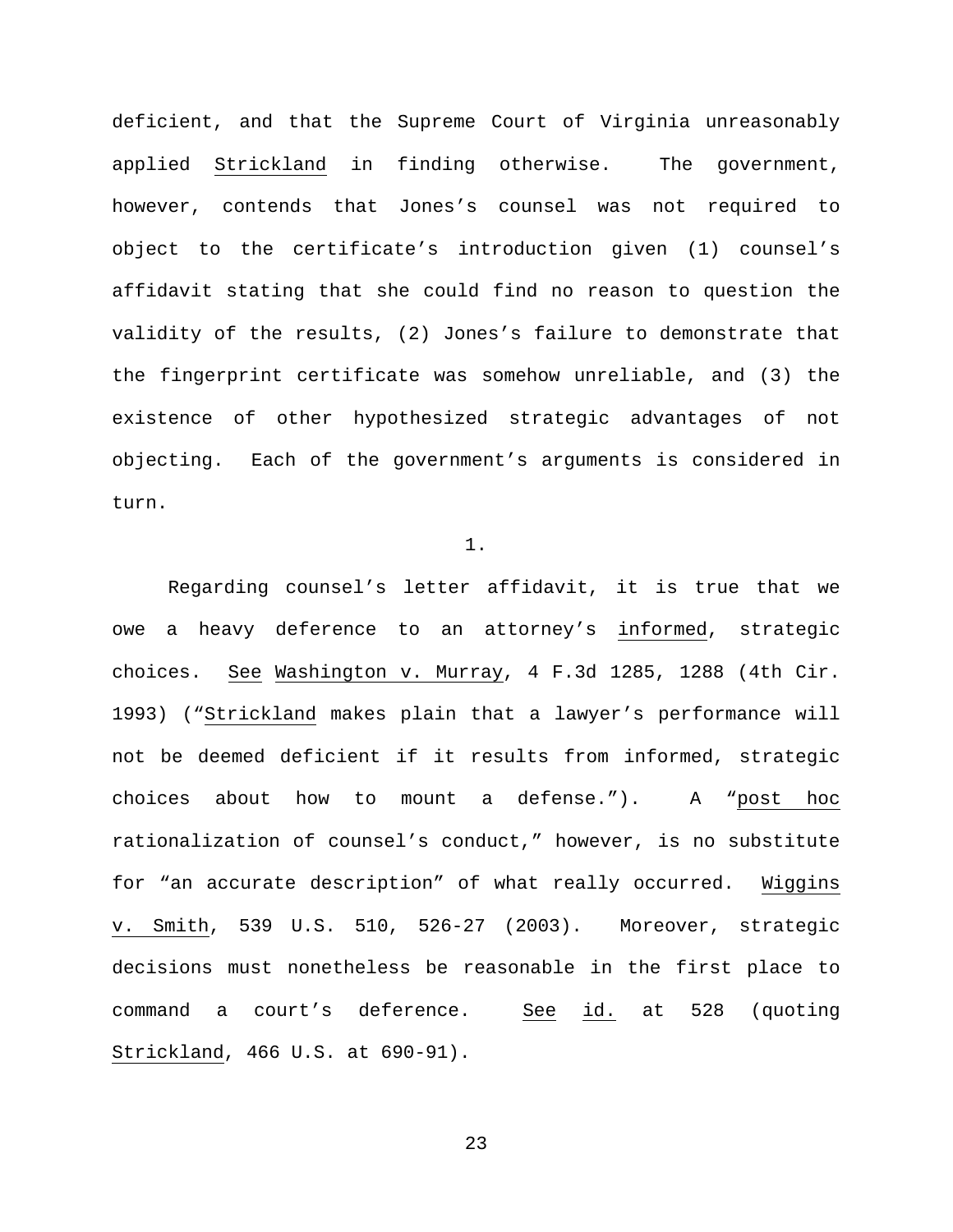Here, all that we know about counsel's relevant pretrial investigation and strategic deliberations is contained in a single paragraph in her letter affidavit. In the letter, counsel briefly asserted that she conducted an "[a]dequate pretrial investigation" that revealed no reason to question the reliability of the fingerprint evidence. Counsel appeared to base that conclusion on the fact that Jones's fingerprints should have naturally been at the scene because of his prior social visit there.

The government's reliance on the affidavit is unavailing for two reasons. First, as the district court observed, there is no reason why Jones would have left a single print on the outside of a rear windowpane during his previous social visit. At the very least, the record provides no such reason. Second, and more fundamental, Jones's counsel provided no actual details concerning her pretrial investigation – an investigation that Jones alleges was deficient. We thus have no way to say that any choices she made were informed, much less strategic. As the Supreme Court emphasized in Wiggins, "[c]ounsel has a duty to make reasonable investigations or to make a reasonable decision that makes particular investigations unnecessary." 539 U.S. at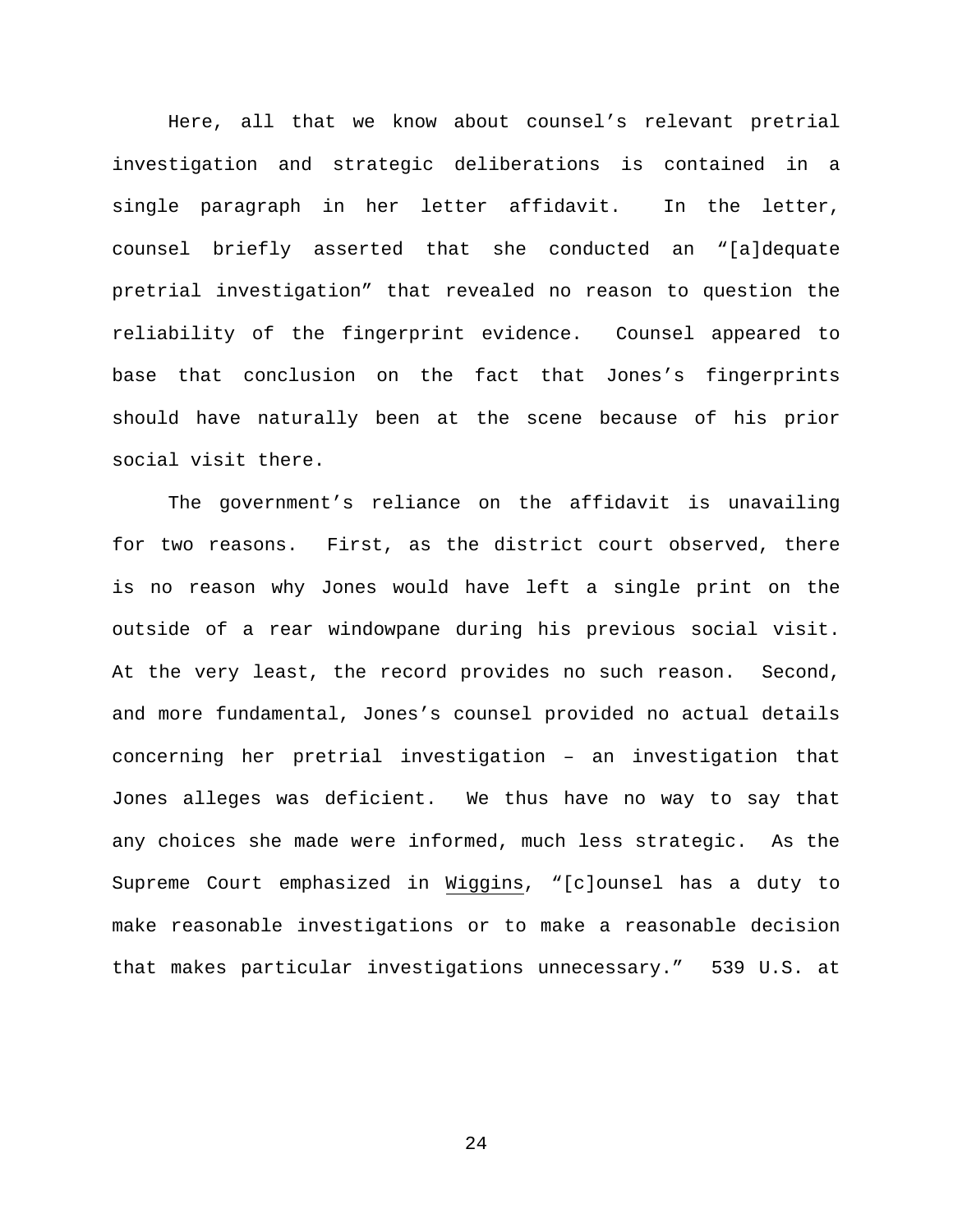$521-22.^2$  $521-22.^2$  $521-22.^2$  A conclusory assertion that an adequate investigation was conducted, without more, cannot entitle counsel to a presumption of reasonableness in these circumstances. See id. at 527 (observing in a sentencing context that a "cursory investigation" does not "automatically justif[y] a tactical decision"). Indeed, attorneys have provided far more detail in other contexts where the sufficiency of their investigations has been challenged. See, e.g., id. at 523 (describing a mitigation investigation conducted by counsel); Huffington v. Nuth, 140 F.3d 572, 579-80 (4th Cir. 1998) (deferring to defense counsel's tactical decision in light of detailed evidence regarding the deliberations animating the decision); United States v. Fulks, 683 F.3d 512, 518-19 (4th Cir. 2012) (finding defense counsel's tactics reasonable after counsel provided a specific and detailed explanation for his conduct – an explanation that the court found was consistent with the record as a whole).

<span id="page-24-0"></span> $2$  To determine the objective reasonableness of counsel's conduct, the Supreme Court has often referred to the American<br>Bar Association (ABA) guidelines. See Strickland, 466 U.S. at Bar Association (ABA) guidelines. 688; Wiggins, 539 U.S. at 524. The ABA's criminal guidelines specifically state that defense investigations should "include evaluation of the prosecution's evidence (including possible retesting or re-evaluation of physical, forensic, and expert<br>evidence) and consideration of inconsistencies, potential consideration of inconsistencies, potential avenues of impeachment of prosecution witnesses, and other possible suspects and alternative theories that the evidence may raise." ABA Criminal Justice Standards for the Defense Function 4-4.1(c) (4th ed. 2015) (approved and pending publication).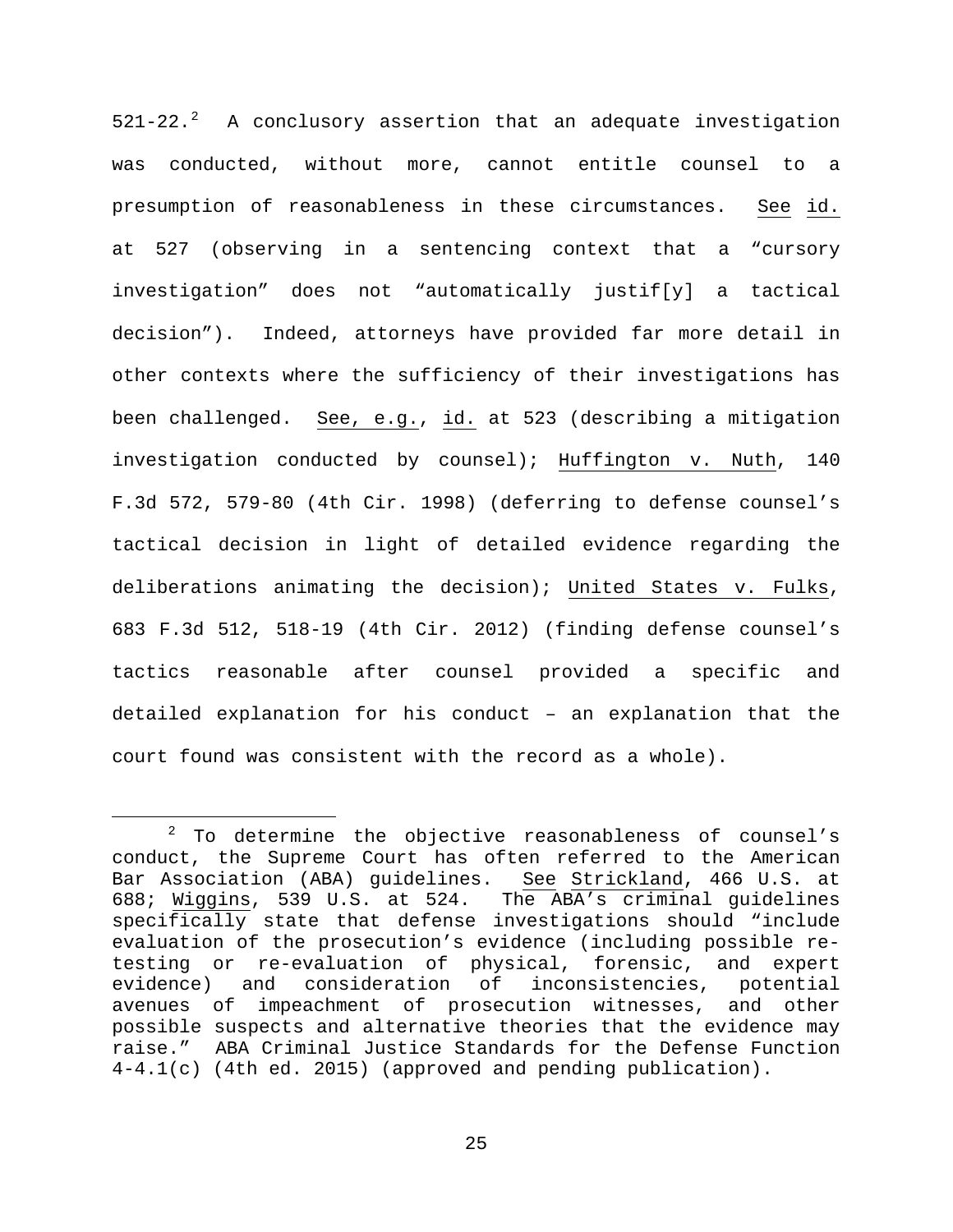Here, the pressing need for a non-cursory pretrial investigation into the fingerprint evidence was confirmed by defense counsel's own assessment of the importance of the evidence. Counsel went so far as to argue in closing that the "one item" that connected Jones to the house was "a fingerprint" – a piece of evidence that she then called "damming" [sic]. J.A. 42-43. An attorney's choice not to challenge the admissibility of a piece of evidence can hardly be called strategic when the evidence is central to the government's case, there are clear grounds that would support a challenge, the challenge could yield immense benefit, and there is no articulated downside. Indeed, the district court's conclusion that counsel's decisionmaking was something less than strategic is also amply supported by the trial transcript as a whole, revealing a decided lack of thoroughness and zealous advocacy.

Even if counsel's affidavit were enough to establish that she adequately investigated the fingerprint evidence and believed it was reliable, it still does not support her decision not to challenge the evidence's admissibility. Just because key evidence may be reliable, a reasonable attorney should object to its admission when the objection will almost certainly be sustained. Here, the government sought to introduce a forensics certificate – reliable or not – without the testimony of the analyst. Yet counsel does not state any reasonable ground for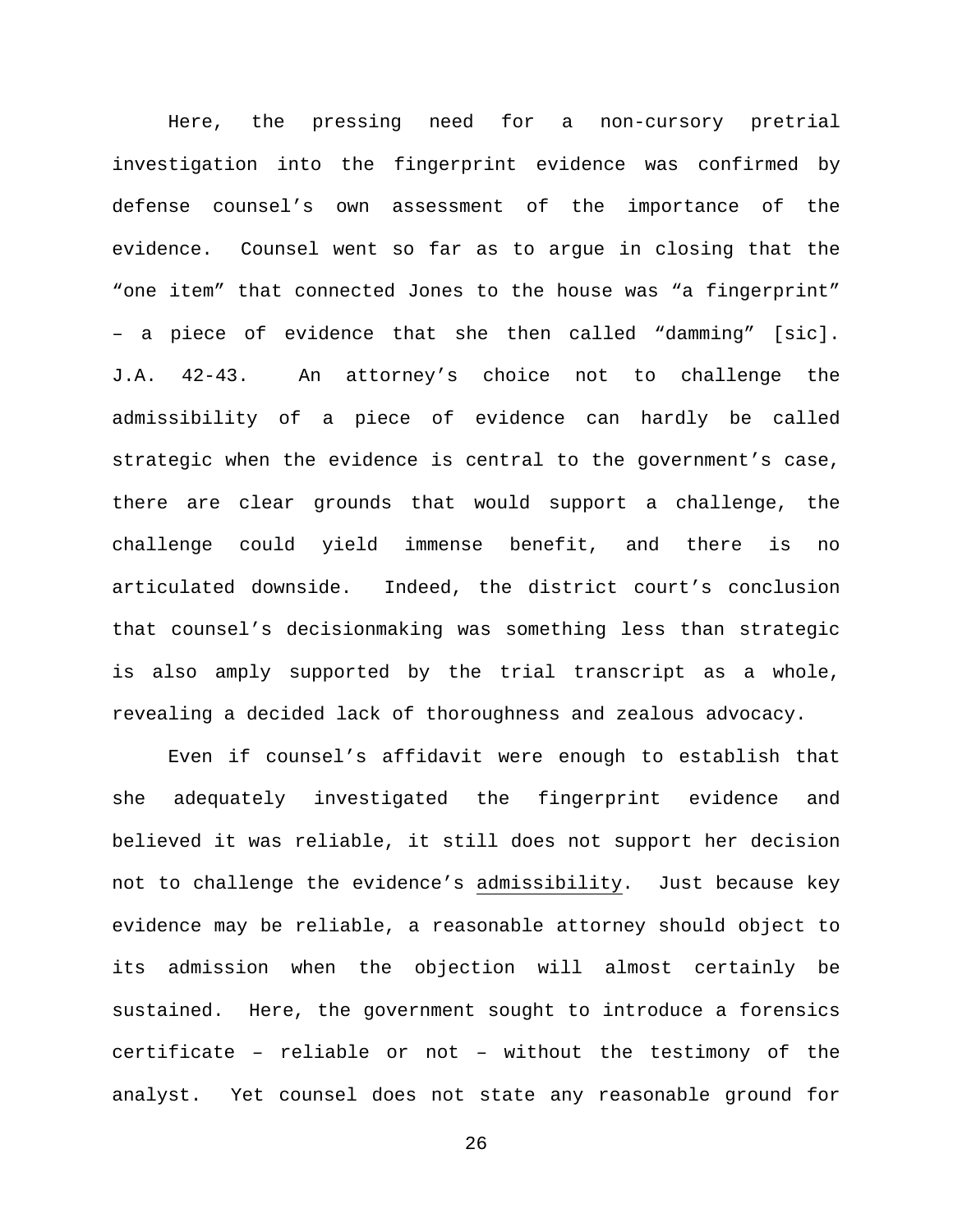not objecting – such as knowledge that the analyst was available to testify and would have testified upon an objection. Counsel's decision thus cannot be called strategic even if she developed an informed belief that the evidence was facially trustworthy.

2.

The government also argues that Jones himself provided no evidence to the state court that "there was any factual basis to challenge the accuracy of the fingerprint analysis or that counsel failed to conduct a reasonable investigation." Thus, the argument follows, we cannot say that defense counsel was deficient for failing to challenge the certificate's admission. As the government maintains, mere speculation that Jones might have been able to undermine the fingerprint analysis had the analyst testified should not be sufficient to sustain a claim of deficiency under Strickland.

Such an argument fails for three reasons. First, as just discussed, the question of whether the evidence was reliable is independent from the question of whether it was admissible. Thus even if Jones indeed had no way to undermine the evidence, he certainly had a way to exclude it altogether.

Second, the government's argument improperly presumes that a certificate of analysis is reliable without the testimony of the analyst – shifting the burden onto a defendant to prove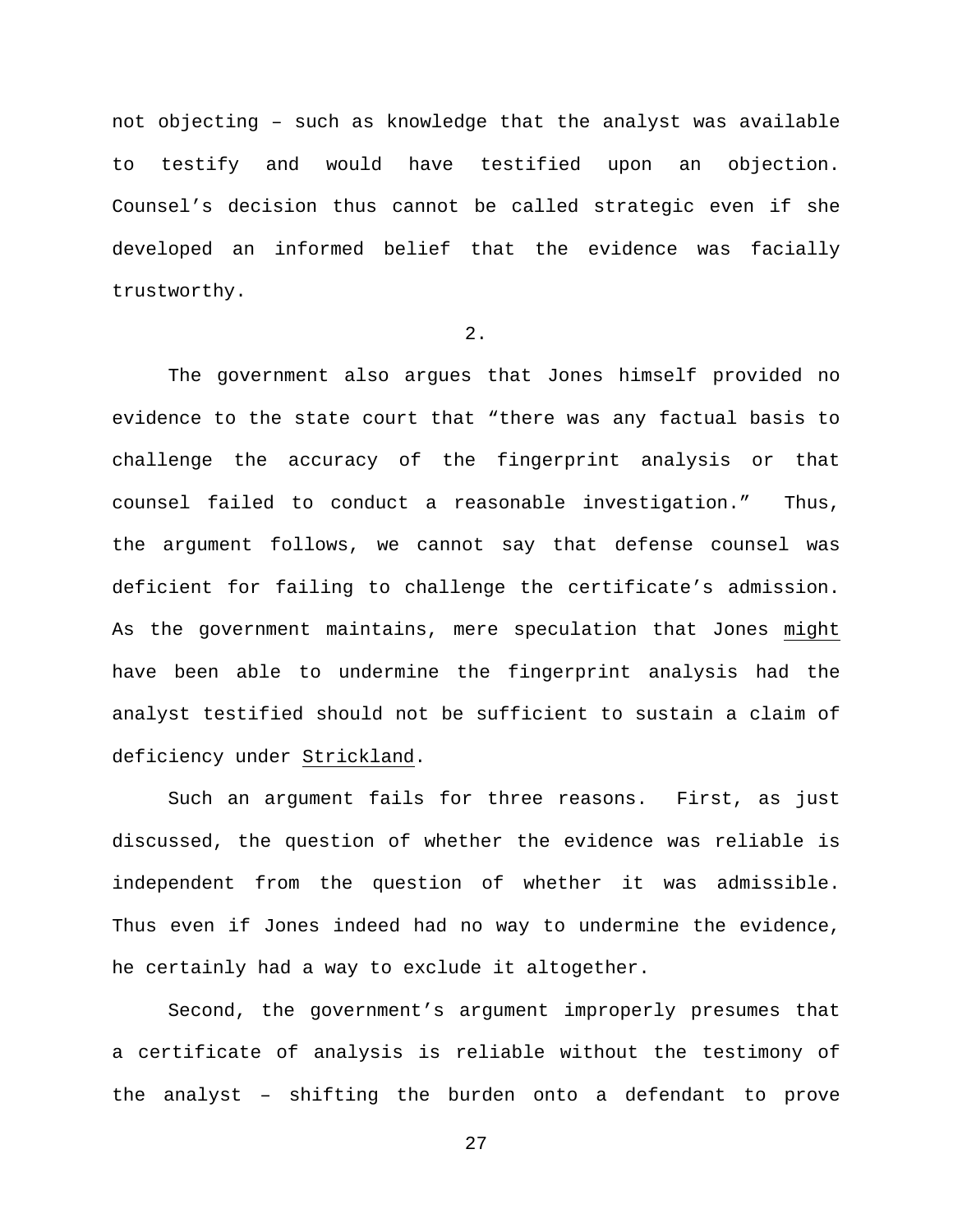unreliability. But as Crawford made clear, the right of confrontation is essential to establishing the reliability of evidence in the first place. 541 U.S. at 61. As the Supreme Court remarked:

Admitting statements deemed reliable by a judge is fundamentally at odds with the right of confrontation. To be sure, the Clause's ultimate goal is to ensure reliability of evidence, but it is a procedural rather<br>than a substantive guarantee. It commands, not that than a substantive guarantee. evidence be reliable, but that reliability be assessed in a particular manner: by testing in the crucible of cross-examination.

Id. The district court here thus correctly determined that Jones need not prove, without the benefit of confrontation, that the certificate was fatally unreliable.

Third, the government has failed to even state whether it would have called the analyst in the first place, or whether he/she would have been available. As discussed in greater detail below in the context of prejudice, a defendant certainly does not bear the burden of divining a fact that is entirely within the government's control. Here, Jones clearly established that a Confrontation Clause objection would have been successful if made, and the fingerprint evidence would have been excluded at the moment the objection was sustained. He need do no more. Whether or not the government could have pursued another route to admit the certificate – and whether the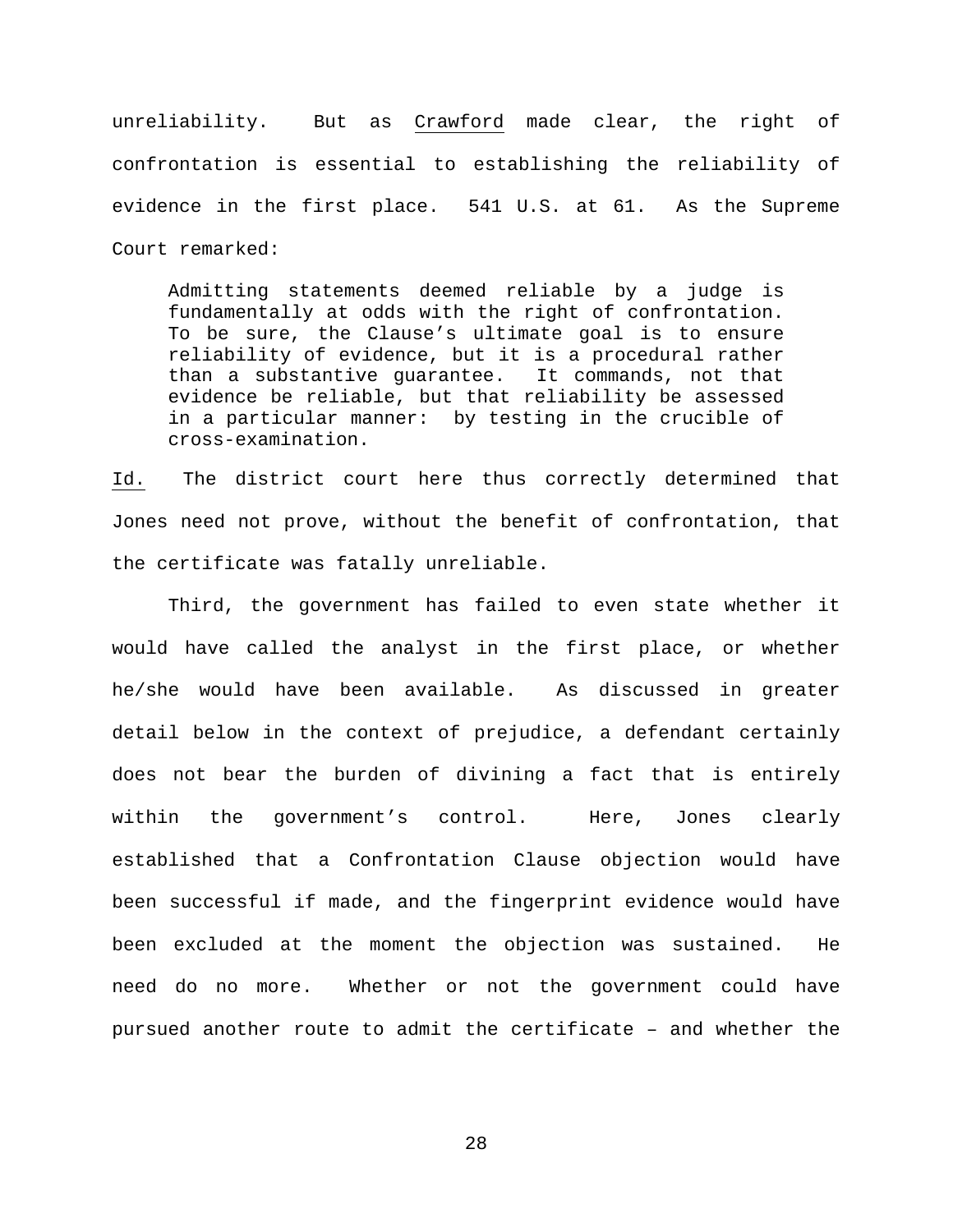attempt would have succeeded – amounts to speculation on this record.

3.

In the absence of actual strategic rationales articulated by Jones's counsel, the government hypothesizes various reasons why an attorney might not want to challenge a forensics certificate. For instance, a challenge could cause the government to put its forensics expert on the stand – an expert who could be highly persuasive and credible. Similarly, counsel may not wish to draw additional attention to unfavorable facts.

To be sure, assessing the objective reasonableness of a decision by counsel may require a court to "affirmatively entertain the range of possible reasons . . . counsel may have had for proceeding as they did." Cullen v. Pinholster, 131 S.Ct. 1388, 1407 (2011) (internal quotation marks omitted). But we need not, and indeed should not, engage in such speculation when counsel has actually provided a statement of her reasoning, and the statement is devoid of valid strategic rationales. Nowhere in her letter does counsel identify any risks associated with objecting to the evidence. Instead, she merely states that there was nothing to be gained, apparently because she believed Jones's print should have been in the house given his prior social visit. On that dubious basis, counsel surrendered her client's right to confront his accuser and test the evidence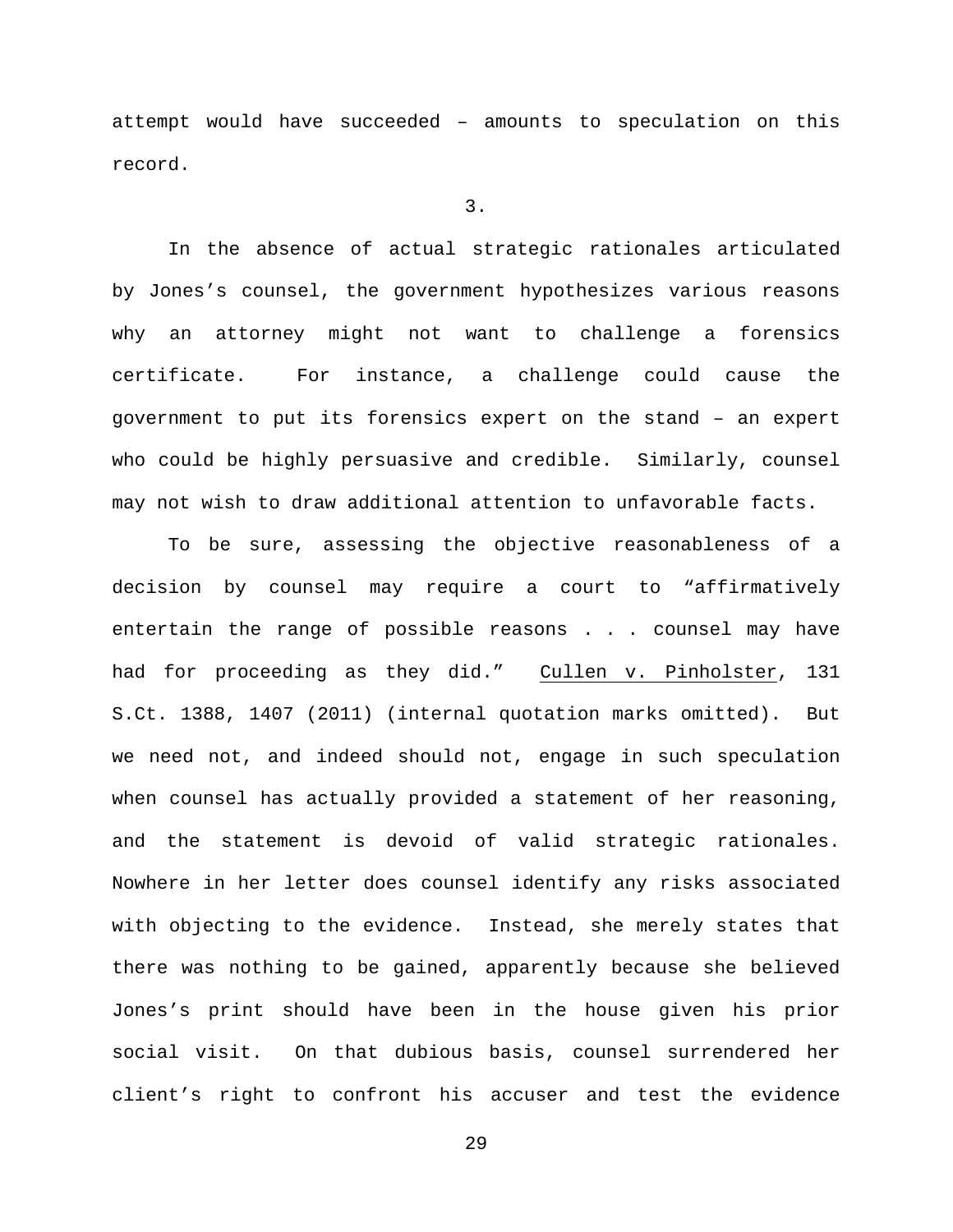that was central to the government's case against him. The government would now have the court ignore counsel's actual statement and instead engage in precisely the kind of after-thefact rationalization that cannot displace a description of what actually occurred. See Wiggins, 539 U.S. at 526-27.

As the Strickland Court itself observed, "[a] fair assessment of attorney performance requires that every effort be made to eliminate the distorting effects of hindsight, to reconstruct the circumstances of counsel's challenged conduct, and to evaluate the conduct from counsel's perspective at the time." 466 U.S. at 689. We thus defer to the informed strategic judgment of counsel, even when that judgment proves unwise in retrospect. We should not, however, afford the same deference on this record, where counsel's proffered justifications suggest that she did not make an informed strategic choice.

### B.

Even if counsel performed deficiently, the majority holds that Jones fails to establish that the Supreme Court of Virginia unreasonably applied the prejudice prong of Strickland. The majority argues succinctly that because Jones admitted guilt in his brief conversation with Joseph, and because he had been to the house previously, there is no reasonable probability that the exclusion of the fingerprint evidence would have made a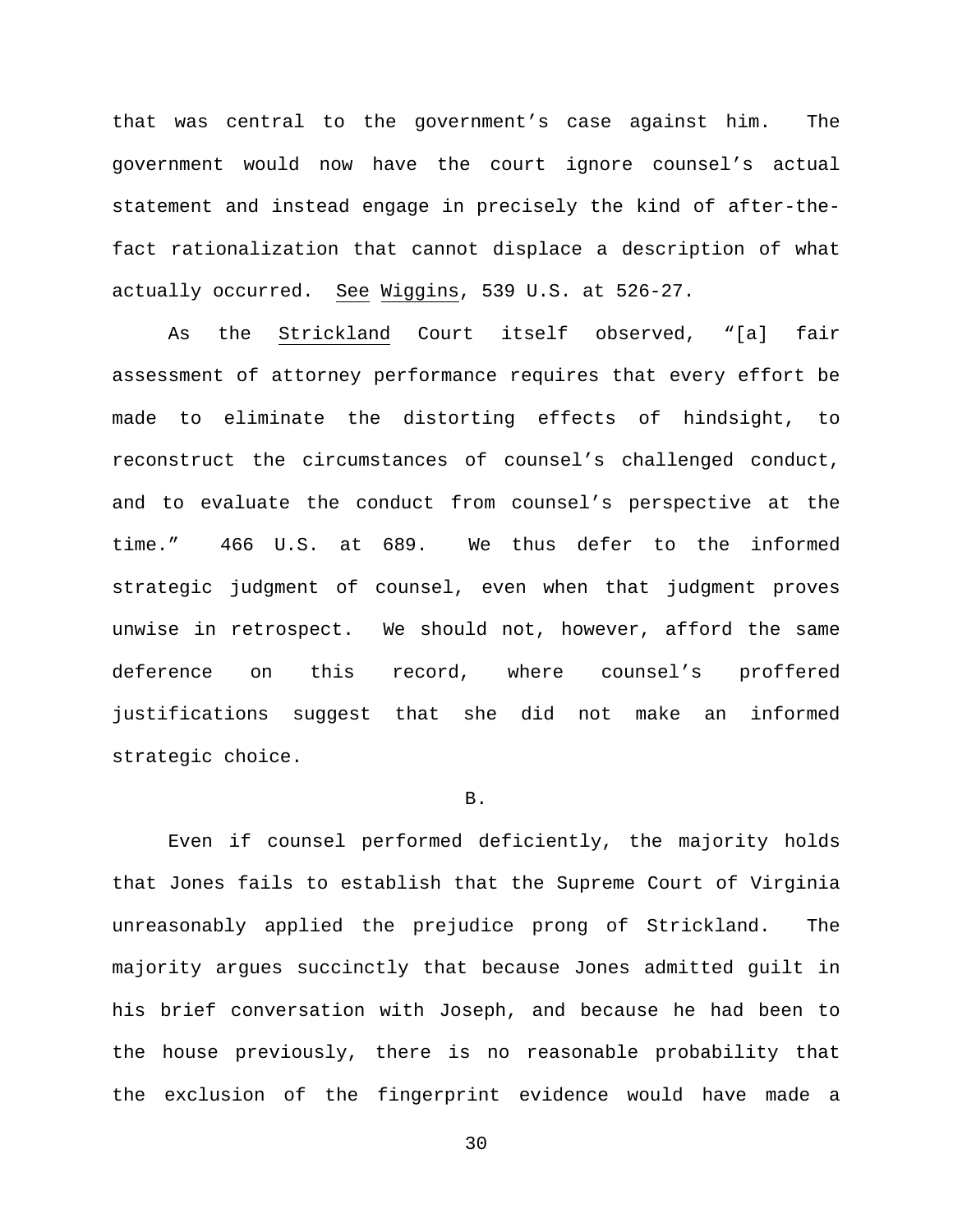difference in his case. Tellingly, nowhere does the government make the argument upon which the majority relies. Instead, the government maintains that Jones cannot show prejudice because he has not established that the certificate would have actually been excluded in the end even if counsel had objected. As the government conjectures, an objection may have simply caused the prosecution to call the analyst to the stand, thereby securing admission of the certificate.

1.

The majority's argument is belied by a stubborn fact, namely, the trial court's own statement as to why it concluded Jones was guilty beyond a reasonable doubt. Looking at the totality of the evidence presented, the judge never indicated that any piece alone was enough to sustain a finding of guilt. Instead, the court determined: "I think when you take the fingerprint and combine it with the recent visit and you combine it with the statement I think that's sufficient beyond a reasonable doubt . . . . " J.A. 44 (emphasis added).

In the face of that seemingly plain statement, the majority speculates, and it must be termed speculation, that there is no substantial likelihood that the judge would have acquitted Jones if the fingerprint evidence was excluded. The majority's conclusion, however, ignores the centrality of that evidence to the government's case – a centrality illustrated by the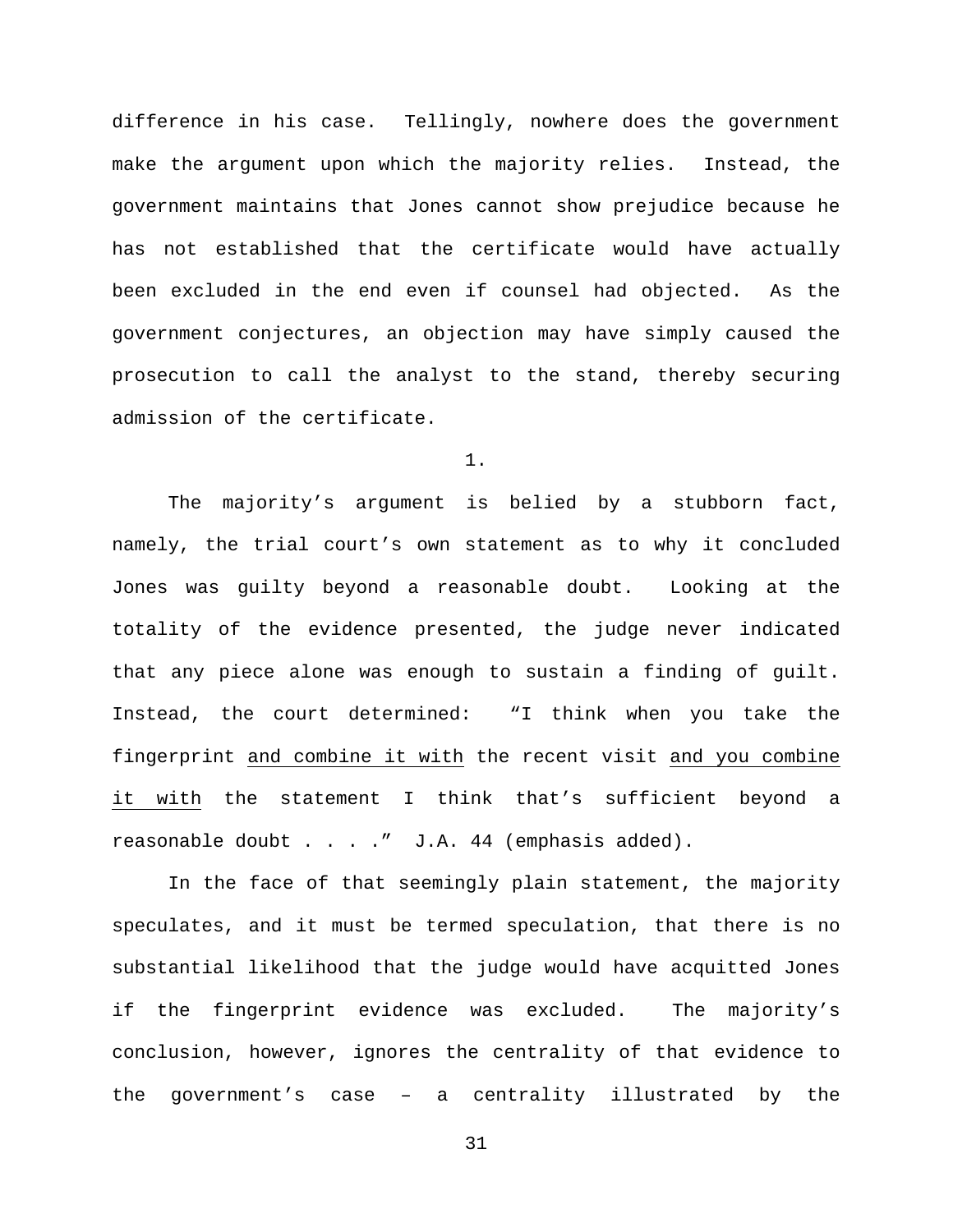government's focus on the fingerprint during Shuler's testimony, defense counsel's closing argument that fixated on the print (calling it "damming" [sic]), and the court's express rationale for finding guilt. It also ignores the dubious nature of the "admission" itself. After Joseph testified on direct examination regarding his fleeting conversation with Jones – lasting a "few seconds" - the trial judge apparently was underwhelmed and felt the need to inquire in greater detail. After cross-examination, the court thus tried to elicit more concrete details about the jailhouse conversation. Instead of clarity, the court received largely the same answer, with an added dose of uncertainty regarding whether or not Jones apologized ("maybe he did"). The court then unambiguously based its finding of guilt not on the admission alone, but instead on the fingerprint evidence combined with Jones's statement and the fact of Jones's recent visit to the house.

"A defendant need not show that counsel's deficient conduct more likely than not altered the outcome in the case." Strickland, 466 U.S. at 693. Instead, we look to whether counsel's error was "sufficient to undermine confidence in the outcome." Id. at 694. Without the fingerprint evidence, the government's case consisted of a missing television, a social visit Jones made to the home a month before, and the puzzling statement that Jones allegedly made to Joseph in jail.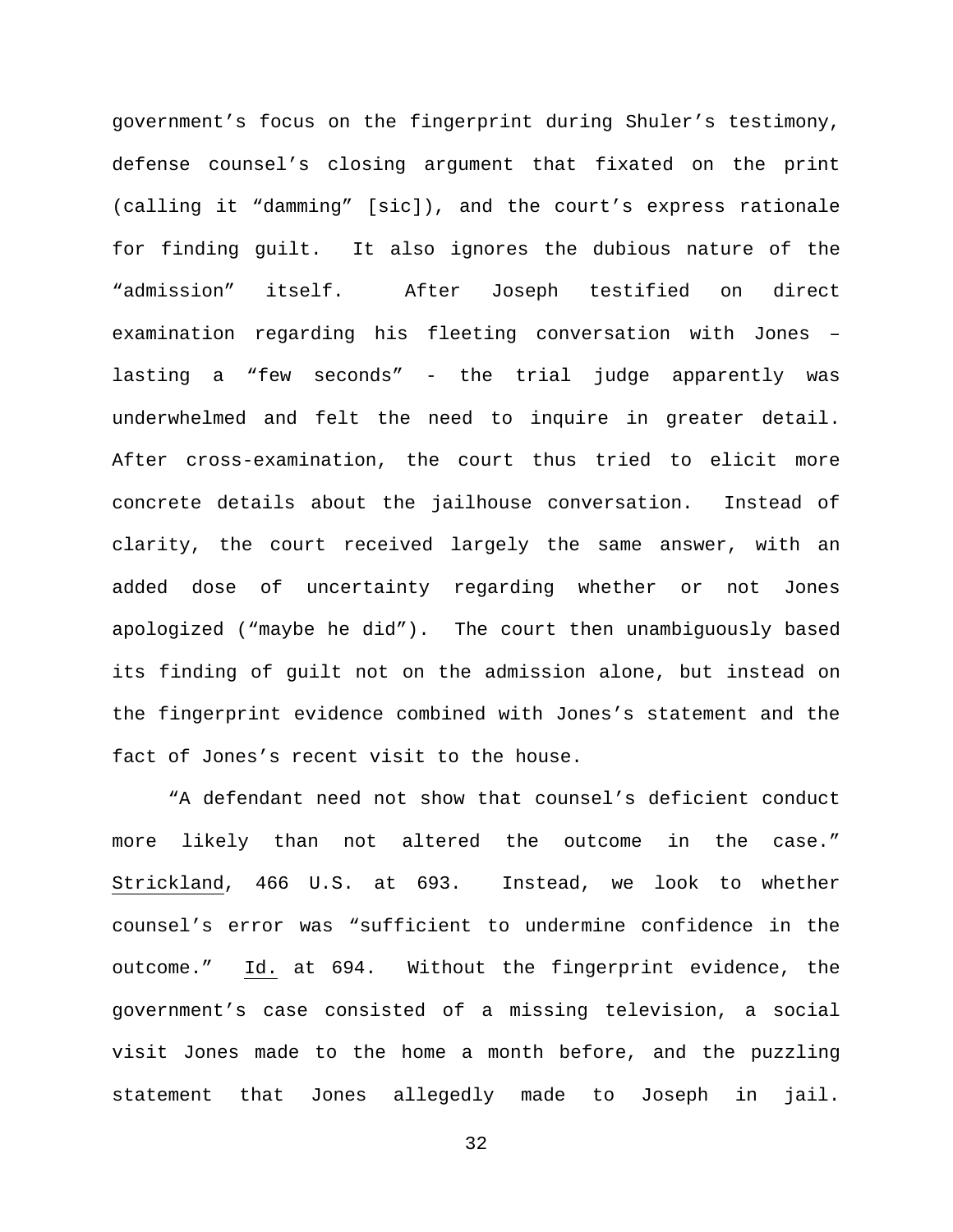Regardless of whether the court classified Jones's jailhouse statement as an "admission," it is clear from the record that that fingerprint evidence remained essential to the court's finding of guilt. Jones has thus met his burden to show prejudice.

## 2.

The government independently contends that Jones cannot show prejudice because he has not demonstrated that the forensics analyst was unavailable, or would have been unreliable, if defense counsel had objected to the evidence. The government's argument, however, fundamentally miscalibrates a habeas petitioner's burden in these circumstances. To demonstrate prejudice, Jones must show that counsel's objection to the evidence would have been successful, and that the exclusion of the objectionable evidence would have resulted in a reasonable probability of a different outcome. He need not surmount the additional burdens of establishing facts within the government's control, namely, whether the analyst would have been called and been available to testify. Indeed, the government has failed to even assert that it would have secured the analyst's testimony in the event of an objection. Shifting that burden onto Jones would not only exceed Strickland's requirements, it would also be in tension with Melendez-Diaz's admonition that the government is singularly responsible for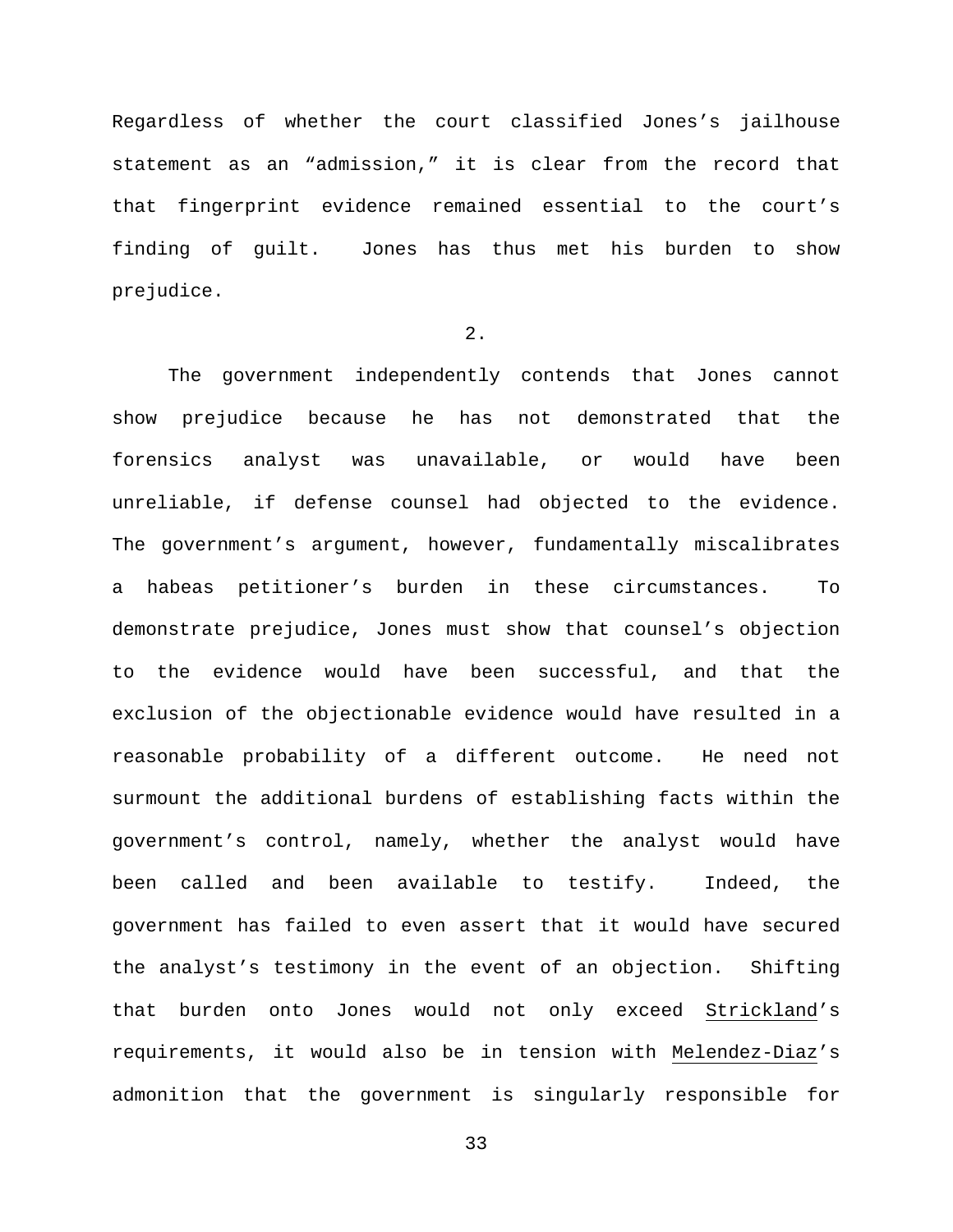presenting its witnesses, even where defense counsel may be able to independently secure them. 557 U.S. at 324-25. As the Melendez-Diaz Court noted:

More fundamentally, the Confrontation Clause imposes a burden on the prosecution to present its witnesses, not on the defendant to bring those adverse witnesses into court. Its value to the defendant is not replaced by a system in which the prosecution presents its evidence via ex parte affidavits and waits for the defendant to subpoena the affiants if he chooses.

## Id.

Nor need Jones divine what the analyst would have actually said if he/she had testified. As the Supreme Court emphasized in Davis v. Alaska, 415 U.S. 308 (1974), a defendant whose Confrontation Clause rights have been violated need not speculate about the hypothetical testimony or credibility of a key witness whom a petitioner could not effectively crossexamine. Id. at 317-18. As the Court further remarked regarding prejudice to a defendant, a deprivation of the right of effective cross-examination constitutes "constitutional error of the first magnitude and no amount of showing of want of prejudice would cure it." Id. at 318.

I thus believe that Jones has established that the state supreme court unreasonably applied Strickland when it concluded that any deficient performance by his counsel did not prejudice him.